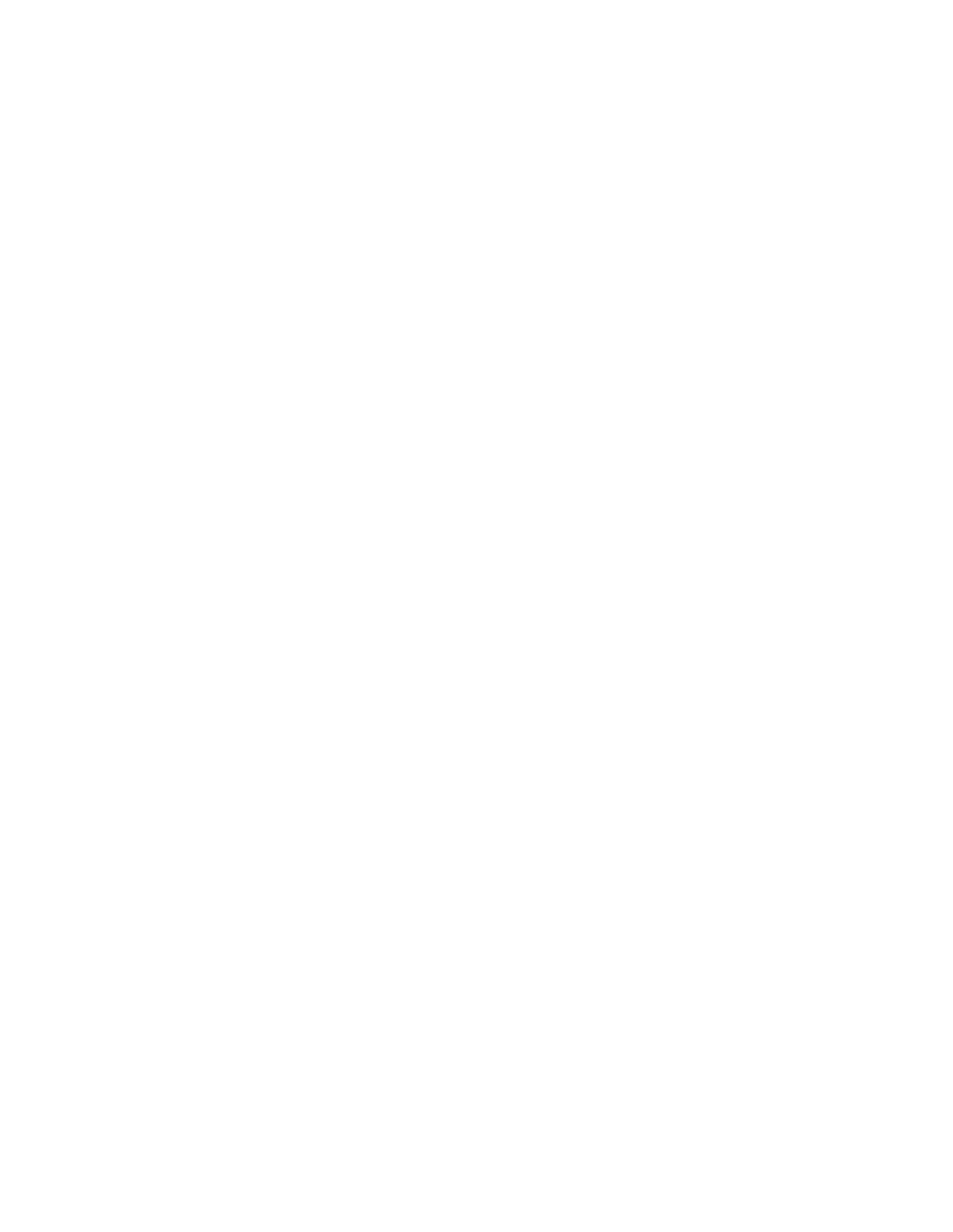## **"Fima" Yerevan**

**Str.Alek Manoukyan 11 375070 Yerevan Armenia**



Tel. - Office Tel. - Private Tel. - Private Fax - Office Email +374 10 552542 +374 10 552633 +374 91 483956 (mobile) +374 10 559698 anna\_igl@yahoo.com

### **Main Playing Hall**

**Dynamo Yerevan** Str. Vardanants 69 375070 Yerevan Armenia

1.Office Tel. +374 10 550252

*Nearest Airport is Zvartnots-Yerevan (40km)*

### **Contact person(s) for the EC**

Anna Melkonyan Tel. - Private +37491483956 (mobile)

### **Colour of player's uniform - light**

Player shirt: Player short: Goalkeeper shirt:

**Colour of player's uniform - dark** Player shirt: Player short: Goalkeeper shirt: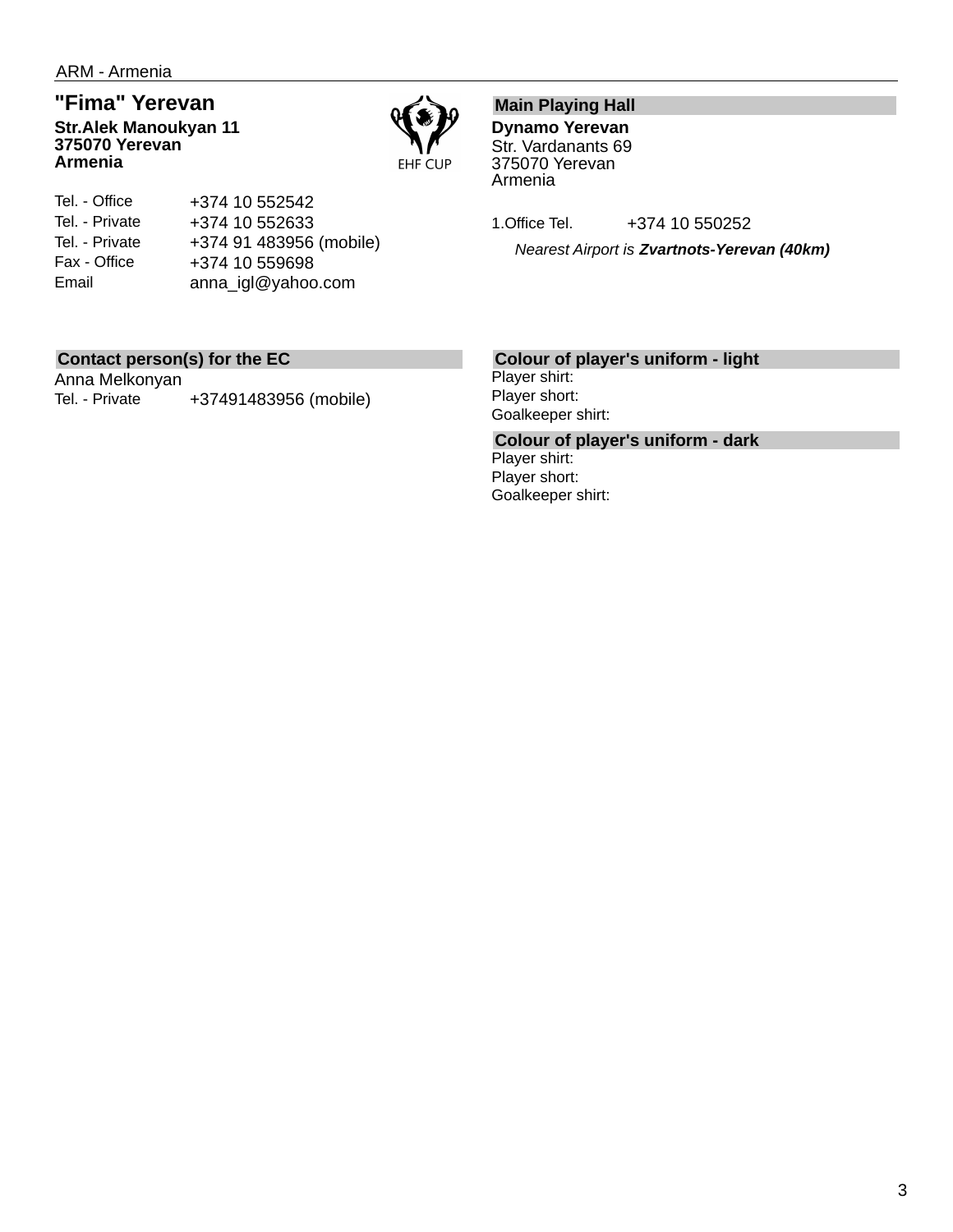### **UHK Krems Rechte Kremszeile 62 3500 Krems/Donau Austria**



Tel. - Office Email Homepage

+43 676 6095505 (mobile) office@uhk-krems.com www.uhk-krems.com

### **Main Playing Hall**

**Sport Halle Krems** Strandbadgasse 3 3500 Krems an der Donau Austria

1.Office Tel. +43 2732 8371323 1.Office Fax +43 2732 8371320

*Nearest Airport is Vienna International Airport (90km)*

### **Contact person(s) for the EC**

Hofmann Alexander

### **Colour of player's uniform - light**

Player shirt: yellow Player short: red Goalkeeper shirt: blue

## **Colour of player's uniform - dark**

Player shirt: Player short: red Goalkeeper shirt: red, black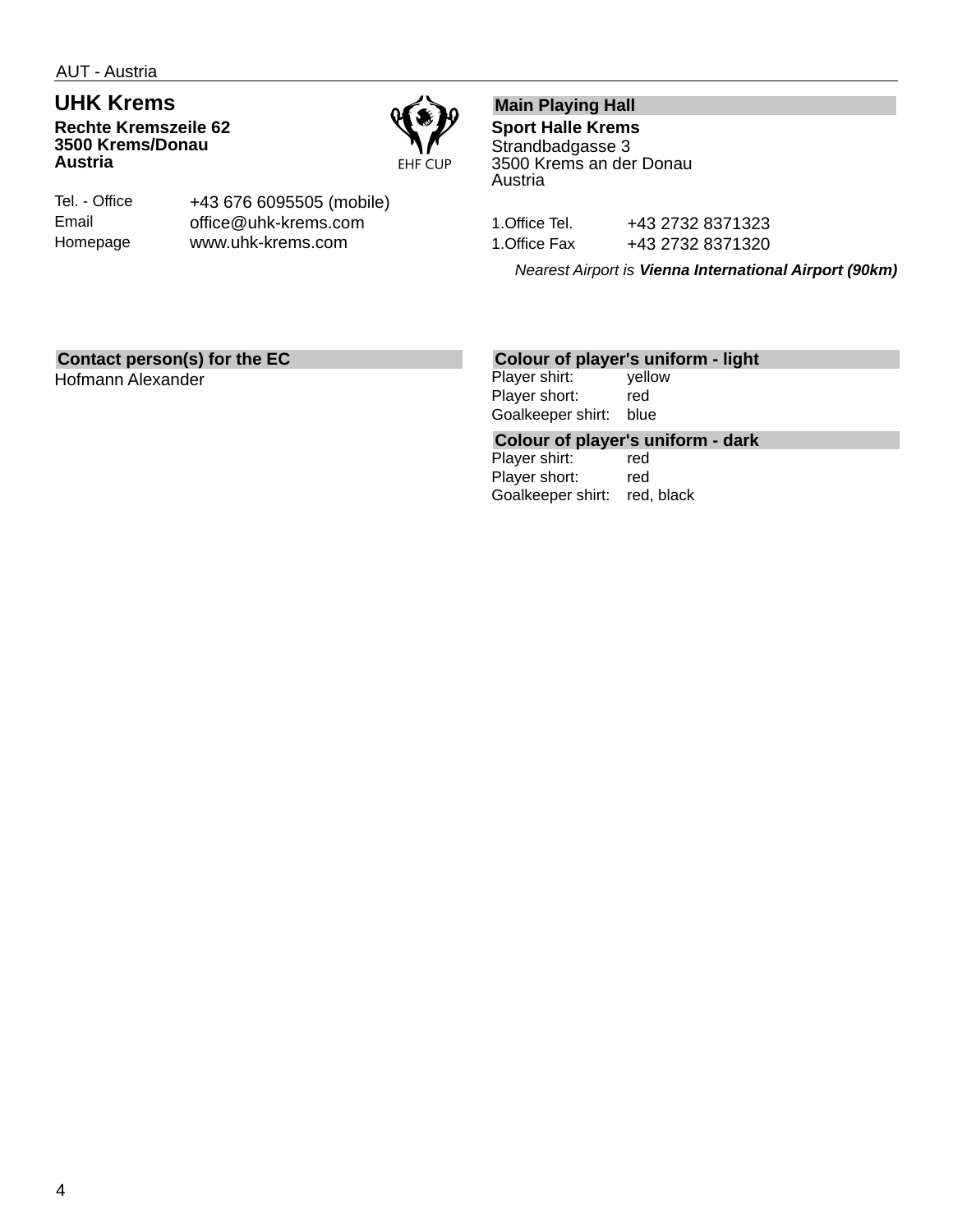**KV Sasja HC Krijgsbaan 20 2660 Antwerpen-Hoboken Belgium**



Email Homepage secretariaat@kvsasja.be www.kvsasja.be

### **Main Playing Hall**

**Sportcomplex Sorghvliedt** Krijgsbaan 20 2660 Hoboken/Antwerpen Belgium

1.Office Tel. +32 3 2891223 1.Office Fax +32 3 2891219

*Nearest Airport is Brussels Zaventem (45km)*

### **Contact person(s) for the EC**

### **Colour of player's uniform - light**

Player shirt: red Player short: red Goalkeeper shirt: yellow

#### **Colour of player's uniform - dark**

Player shirt: **grey** Player short: grey Goalkeeper shirt: blue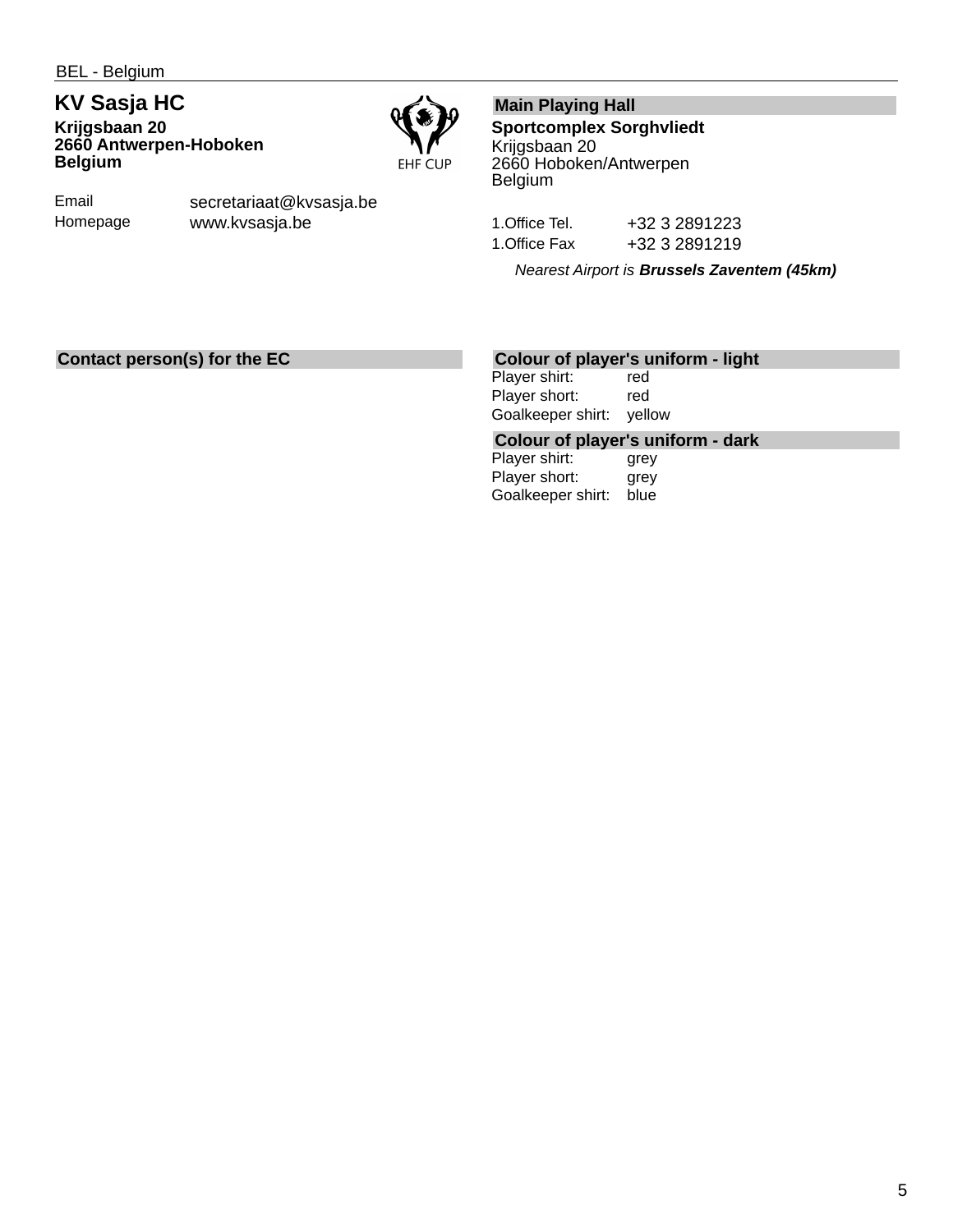## **HRK Izvidac Ljubuski**

#### **Gradska Sportska Dvorana Bartola Kašica bb 88320 Ljubuski Bosnia Herzegovina**



Tel. - Office Fax - Office Email Homepage

+387 39 830552 +387 39 830552 izvidjac@izvidjac.com www.izvidjac.com

### **Main Playing Hall**

**Sportska Dvorana Ljubuski** Stjepana Radica bb. 88320 Ljubuski Bosnia Herzegovina

| 1.Office Tel. | +387 39 833076 |
|---------------|----------------|
| 1.Office Fax  | +387 39 833076 |

*Nearest Airport is Mostar (35km)*

### **Contact person(s) for the EC**

Grbavac David

### **Colour of player's uniform - light**

Player shirt: white Player short: red Goalkeeper shirt: light blue

## **Colour of player's uniform - dark**

Player shirt: Player short: black Goalkeeper shirt: dark yellow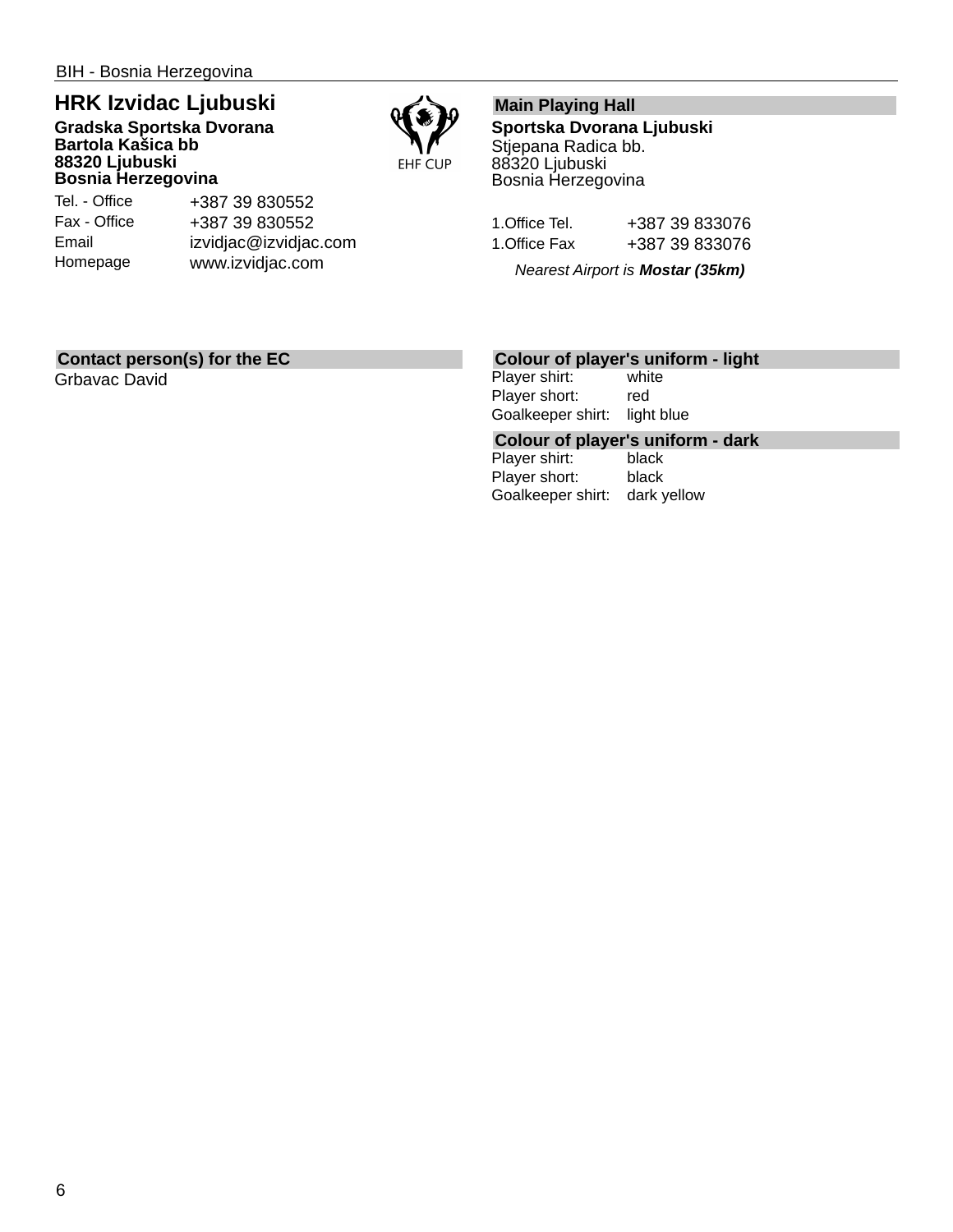BLR - Belarus

## **BGUFK Minsk**

**av.Pobeditelei 107-a 220020 Minsk Belarus**



Tel. - Office Tel. - Private Tel. - Private Fax - Office Email +375 172 503939 +375 172 210680 +375 292 210680 (mobile) +375 172 503939 arkadi1951@mail.ru

### **Main Playing Hall**

**Sport Palace SKA-Leichtathletik Minsk** Nezavisimosti av 196 220056 Minsk **Belarus** 

| 1.Office Tel. | +375 17 2025301 |
|---------------|-----------------|
| 1.Office Fax  | +375 17 2025301 |

*Nearest Airport is Minsk - 2 (50km)*

### **Contact person(s) for the EC**

Arkadii Movsesov Tel. - Office  $+375$  17 2503486

### **Colour of player's uniform - light**

Player shirt: red Player short: black Goalkeeper shirt: black

## **Colour of player's uniform - dark**

Player shirt: Player short: blue Goalkeeper shirt: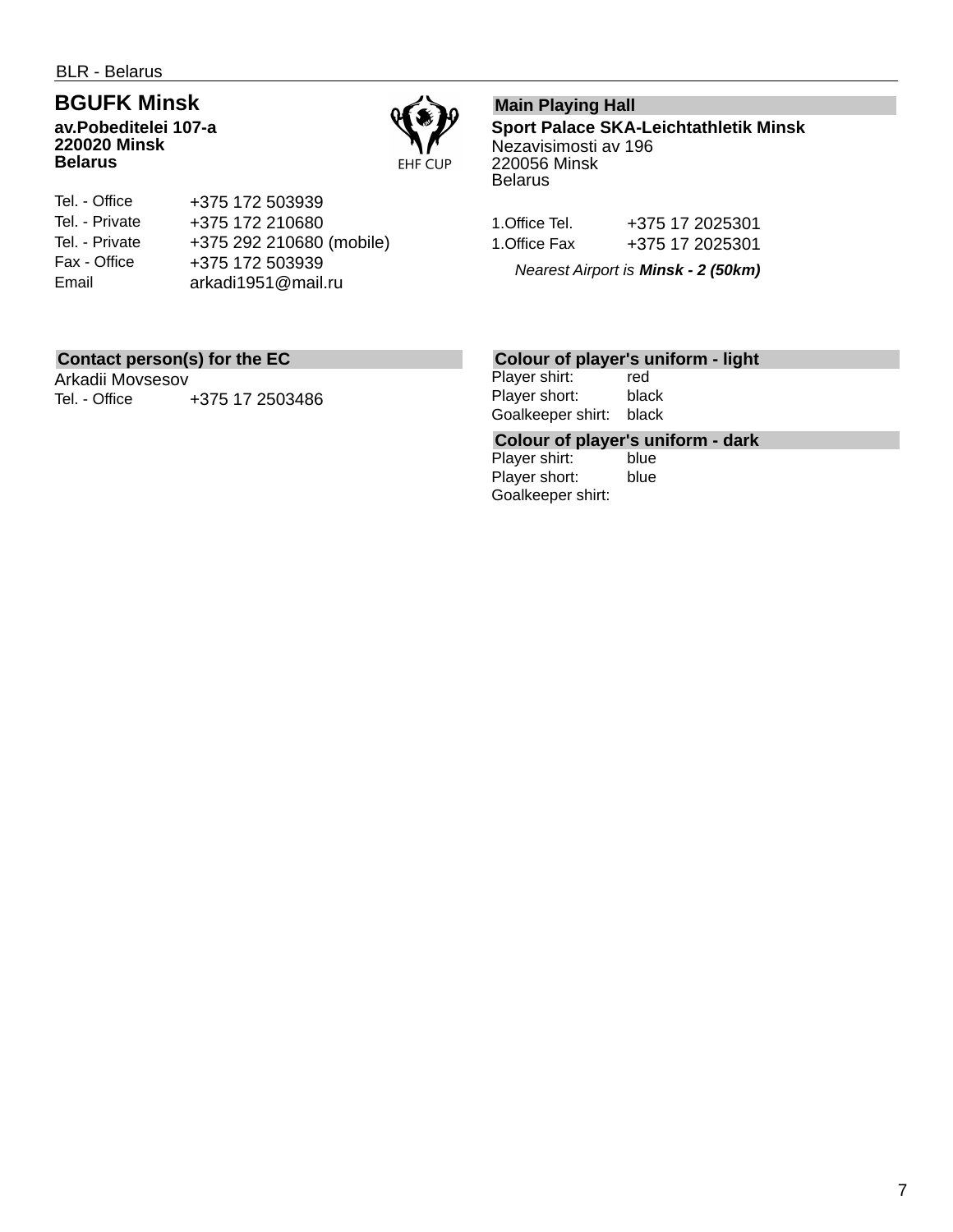BUL - Bulgaria

### **HC Dobrudja - Dobrich Dobrotica No 46-E-6 9300 Dobrich Bulgaria**



| Tel. - Office | +359 888 203525 (mobile)    |
|---------------|-----------------------------|
| Fax - Office  | +359 58 625788              |
| Email         | hc.dobrudja@gmail.com       |
| Homepage      | http://dobrudja.devilix.net |

### **Main Playing Hall**

**Rusalka** Gradski Park 9300 Dobrich Bulgaria

1.Office Tel. +359 58 603426 1.Office Fax +359 58 603426 1.e-Mail narf@area51bg.net

*Nearest Airport is Varna (35km)*

### **Contact person(s) for the EC**

Georgi Andreev Atanasov

### **Colour of player's uniform - light**

Player shirt: yellow Player short: green Goalkeeper shirt: multicolour

**Colour of player's uniform - dark**

Player shirt: Player short: green Goalkeeper shirt: multicolour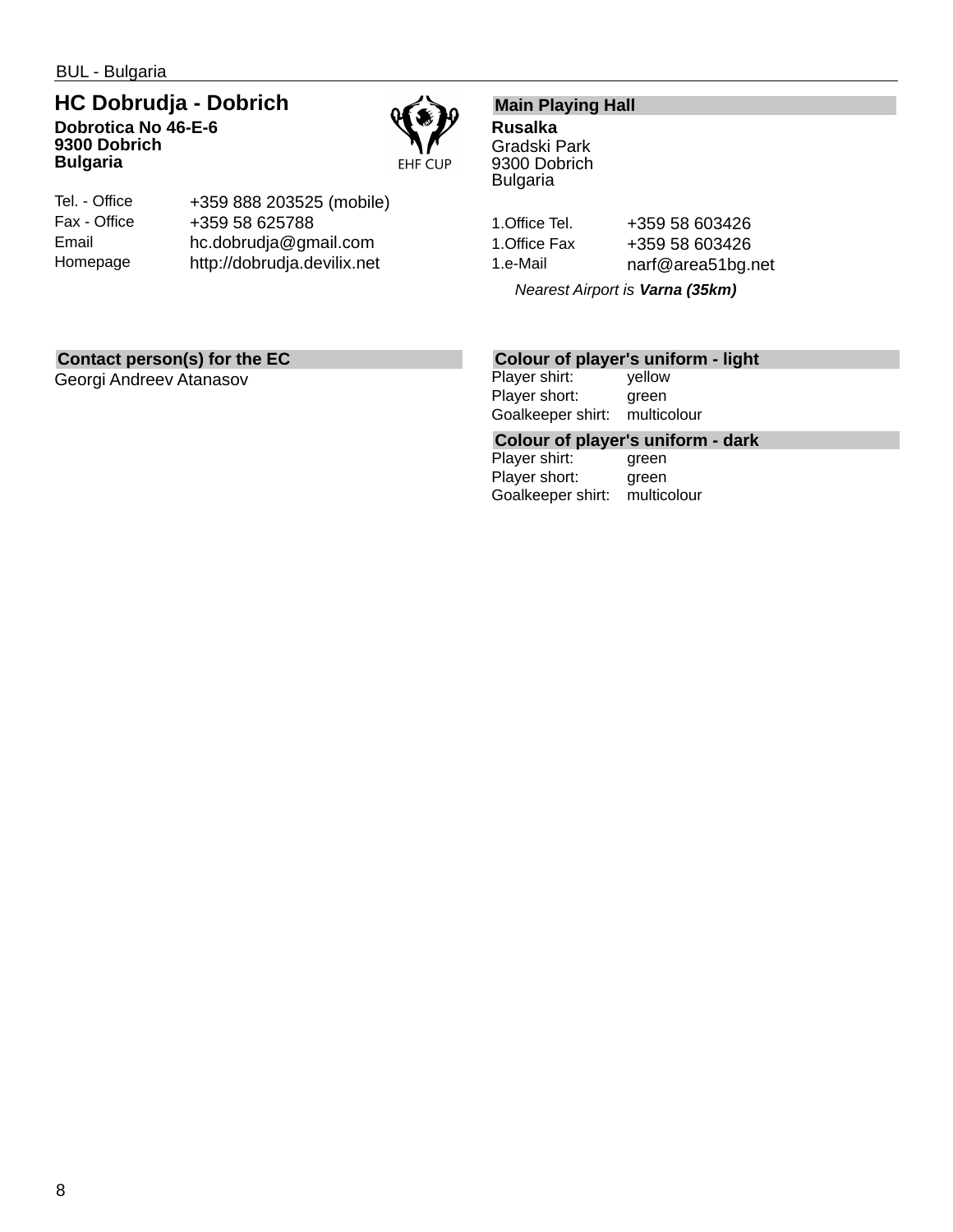### **HC Lokomotiv Metaleks Bild Varna 3 Petko Stainov str. 9000 Varna Bulgaria**



Email Homepage hclokomotiv.varna@gmail.com www.hclokomotiv-varna.com

### **Main Playing Hall**

**Palace of cultur and sport, Varna** Knyaz Boris I,blvd. 9002 Varna Bulgaria

1.Office Tel. +359 52 612340 1.Office Fax +359 52 612340 1.e-Mail office@palaceofvarna.com Homepage www.palaceofvarna.com

*Nearest Airport is Varna (10km)*

### **Contact person(s) for the EC**

Desislava Belcheva

### **Alternative Playing Hall**

**Sport complex Kamchia, Varna** Resort complex Kamchia 9000 Varna Bulgaria

*Nearest Airport is Varna (40km)*

# **Colour of player's uniform - light**<br>Player shirt: red / black strips

red / black strips Player short: black Goalkeeper shirt: multicolour

### **Colour of player's uniform - dark**

Player shirt: white / black strips Player short: black Goalkeeper shirt: multicolour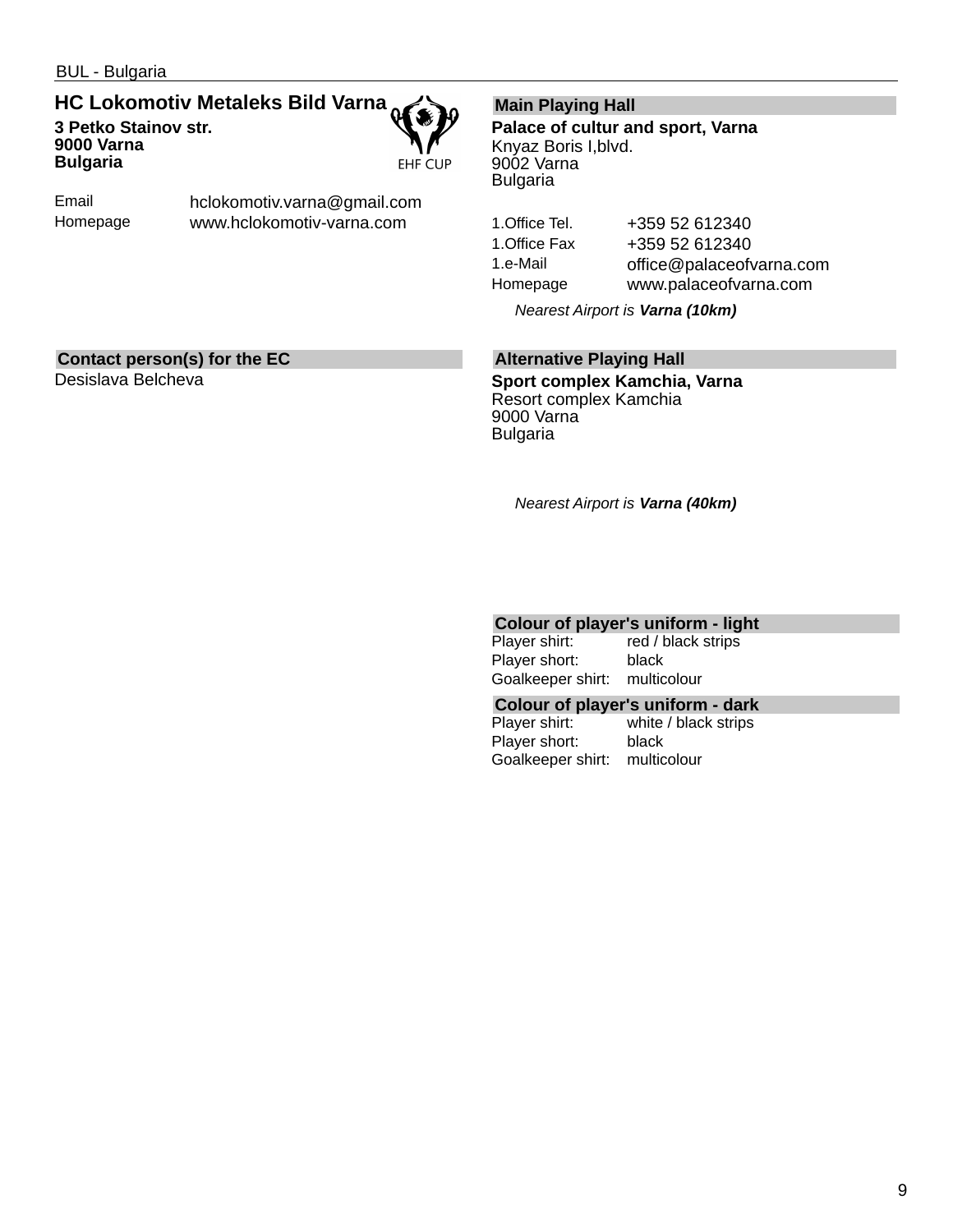CRO - Croatia

### **Perutnina Pipo IPC Cakovec E. i. G. Legensteina 2**



**Croatia** Tel. - Office

Fax - Office Email

**40000 Cakovec**

+385 98 862283 (mobile) +385 40 384106 rkmedjimurje@gmail.com

### **Main Playing Hall**

**Graditeljska Skola Cakovec** Sprtska 1 40000 Cakovec **Croatia** 

1.Office Tel. +385 40 329024 1. Office Fax +385 40 329027

*Nearest Airport is Zagreb/Franjo Tudman (110km)*

### **Contact person(s) for the EC**

### **Colour of player's uniform - light**

Player shirt: green Player short: black Goalkeeper shirt: orange

## **Colour of player's uniform - dark**

Player shirt: Player short: black Goalkeeper shirt: black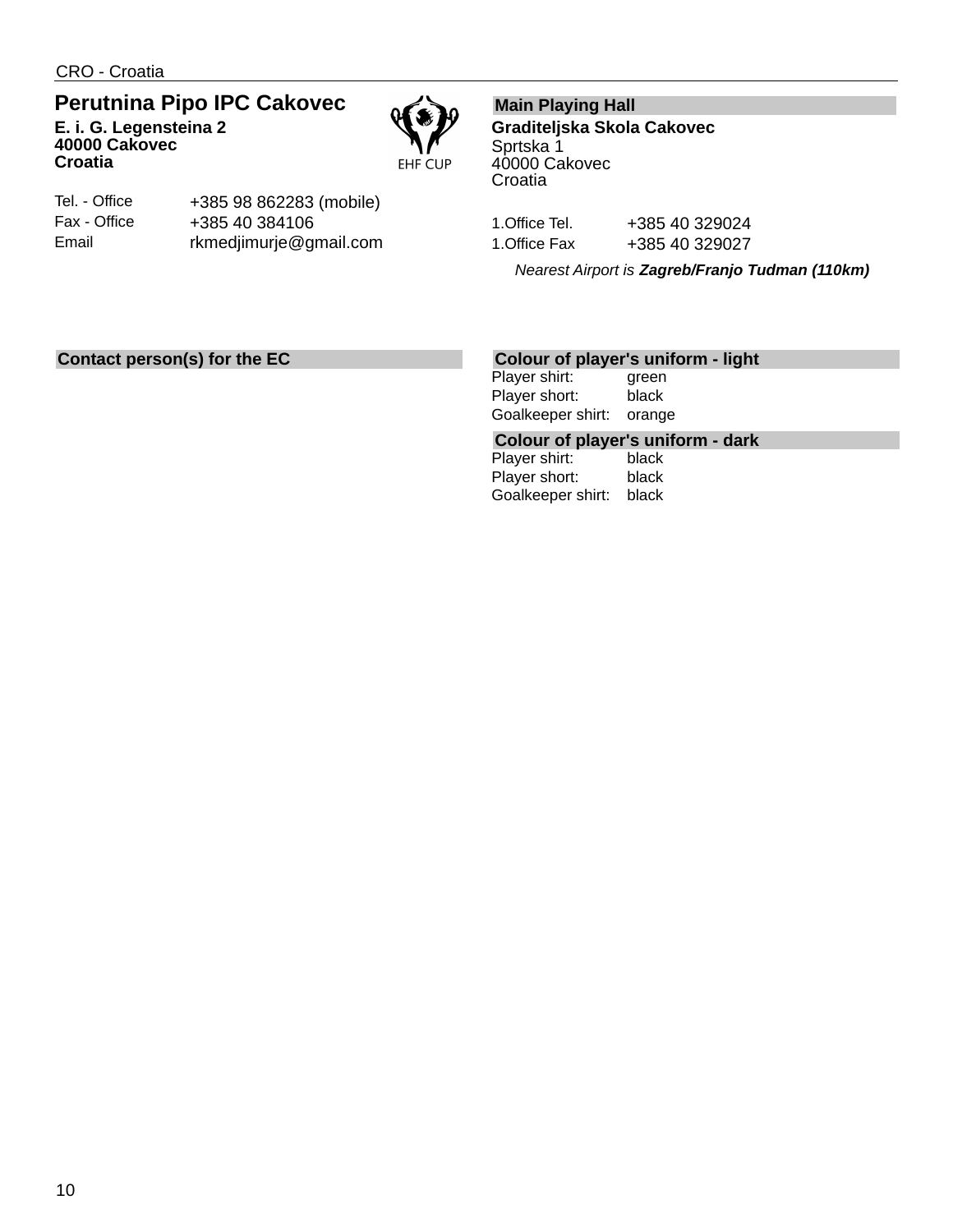CYP - Cyprus

### **Cyprus College**

**6, Diogenes Street 2404 Nicosia Cyprus**



| Tel. - Office | +357 22 713000             |
|---------------|----------------------------|
| Tel. - Office | +357 99 625699 (mobile)    |
| Fax - Office  | +357 22 662051             |
| Email         | c.hadjikyprianou@euc.ac.cy |
| Homepage      | http://handball.euc.ac.cy/ |

### **Main Playing Hall**

**Eleftheria Stadium** Makario Athletic Center Ave. 2400 Engomi-Nicosia Cyprus

1.Office Tel. +357 22 352506 1.Office Fax +357 22 358222 Homepage www.sportskoa.org.cy

*Nearest Airport is Larnaca International (49km)*

### **Contact person(s) for the EC**

Christophoros Hjikypryonou Tel. - Private +357 99 625699 (mobile)

### **Colour of player's uniform - light**

Player shirt: white Player short: white Goalkeeper shirt: grey

**Colour of player's uniform - dark** Player shirt:

Player short: black Goalkeeper shirt: green

### **SPE Strovolos Nicosia Arch. Kyprianos Avenue 80 2059 Strovolos Cyprus**



| Tel. - Office | +357 22 719201 (mobile)              |
|---------------|--------------------------------------|
| Fax - Office  | +357 22 314699                       |
| Email         | mariostseriotis@spestrovolou.com.cy  |
| Homepage      | http://www.speshandball.coop.com.cy/ |

#### **Main Playing Hall University of Cyprus Athletic Center** P.O BOX 20537 1678 Nicosia Cyprus

*Nearest Airport is Larnaca International (0km)*

### **Contact person(s) for the EC**

Marios Tseriotis

#### **Colour of player's uniform - light**

Player shirt: White Player short: Blue Goalkeeper shirt: Green

## **Colour of player's uniform - dark**

Player shirt: Player short: Blue Goalkeeper shirt: Black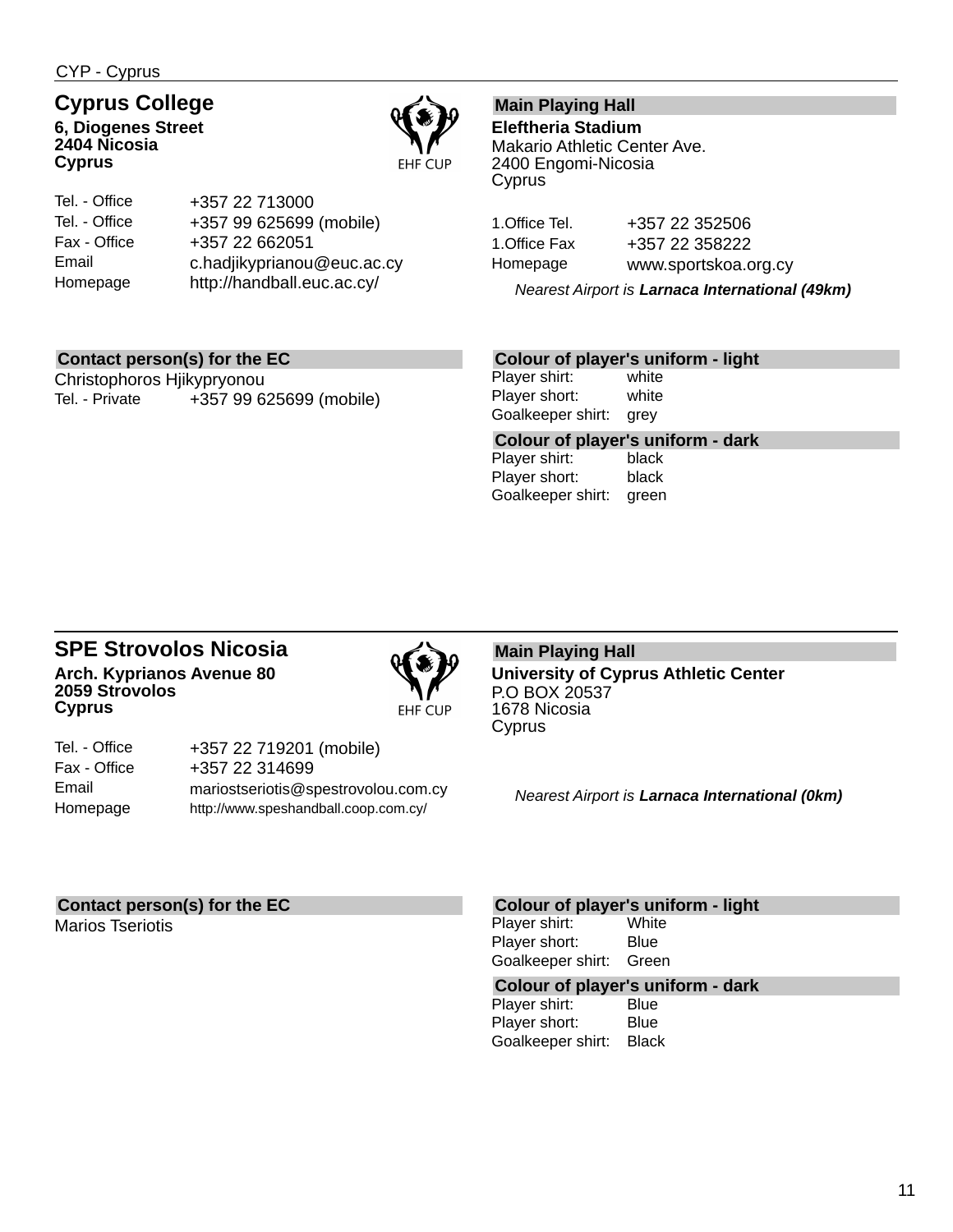## **HC Gumarny Zubri**

**Hlavni 492 75654 Zubri Czechia**



Tel. - Office Tel. - Office Email Homepage +420 604 931934 +420 725 712927 (mobile) j.malina@hczubri.cz www.hczubri.cz

### **Main Playing Hall**

**Robe Arena** Hlavni 492 75654 Zubri **Czechia** 

1. Office Tel. +420 571 658788 2. Office Tel. +420 571 659495 1. Office Fax +420 571 658788 1.e-Mail hczubri@seznam.cz

*Nearest Airport is Ostrava-Mosnov (40km)*

### **Contact person(s) for the EC**

Josef Malina

### **Colour of player's uniform - light**

Player shirt: green Player short: black Goalkeeper shirt: yellow

## **Colour of player's uniform - dark**

Player shirt: Player short: black Goalkeeper shirt: orange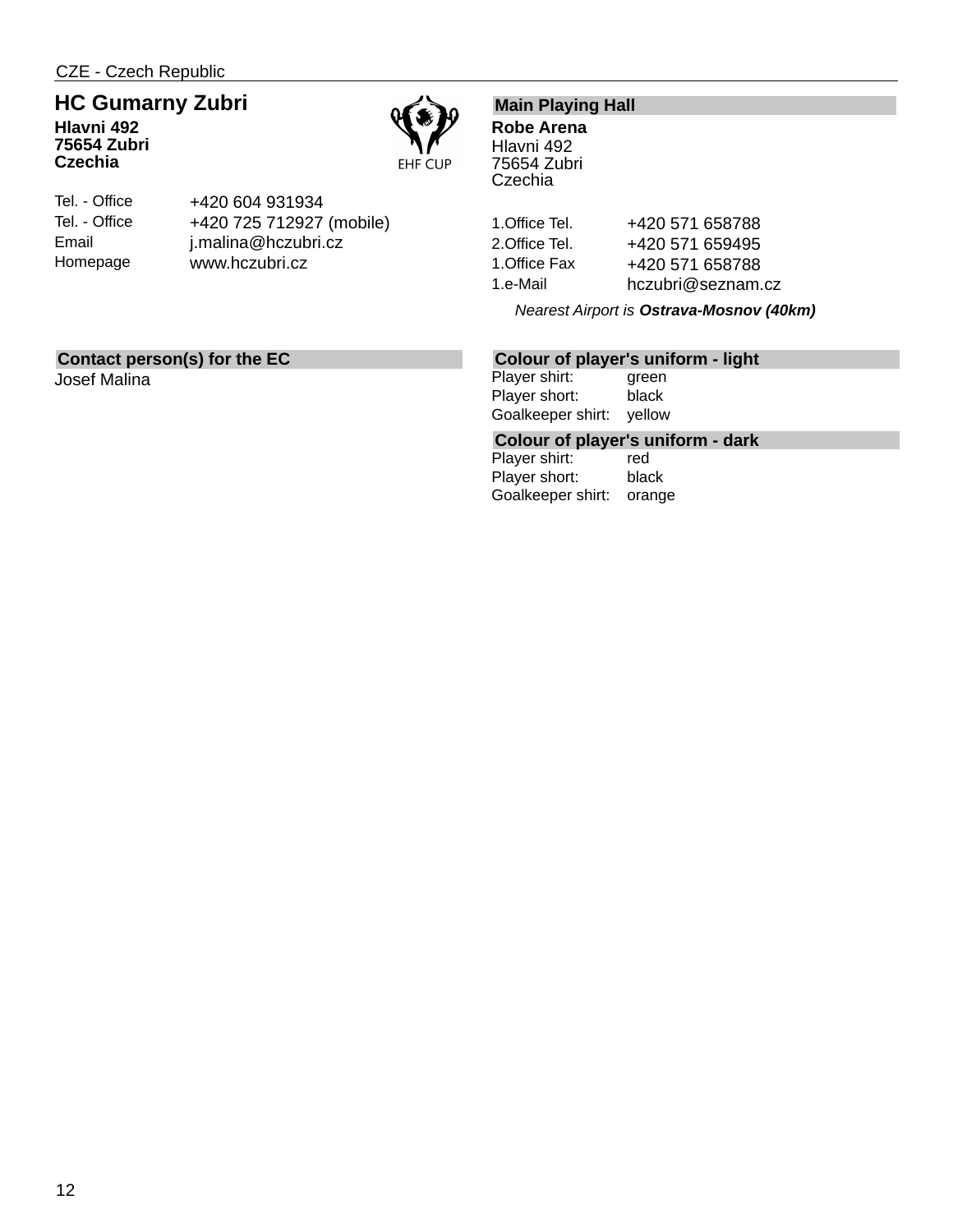### **FCK Handbold A/S Kopenhagen Jens Jessens Vej 20 2000 Frederiksberg Denmark**



### **Contact person(s) for the EC**

Sven Hjort Jensen

### **Main Playing Hall**

**Frederiksberg Opvisnings Hal** Jens Jessens Vej 10 2000 Fredriksberg **Denmark** 

| 1.Office Tel. | +45 38 746565 |
|---------------|---------------|
| 1.Office Fax  | +45 38 715042 |

*Nearest Airport is Copenhagen - Kastrup (10km)*

### **Colour of player's uniform - light**

Player shirt: white Player short: blue Goalkeeper shirt: red

## **Colour of player's uniform - dark**

Player shirt: Player short: blue Goalkeeper shirt: green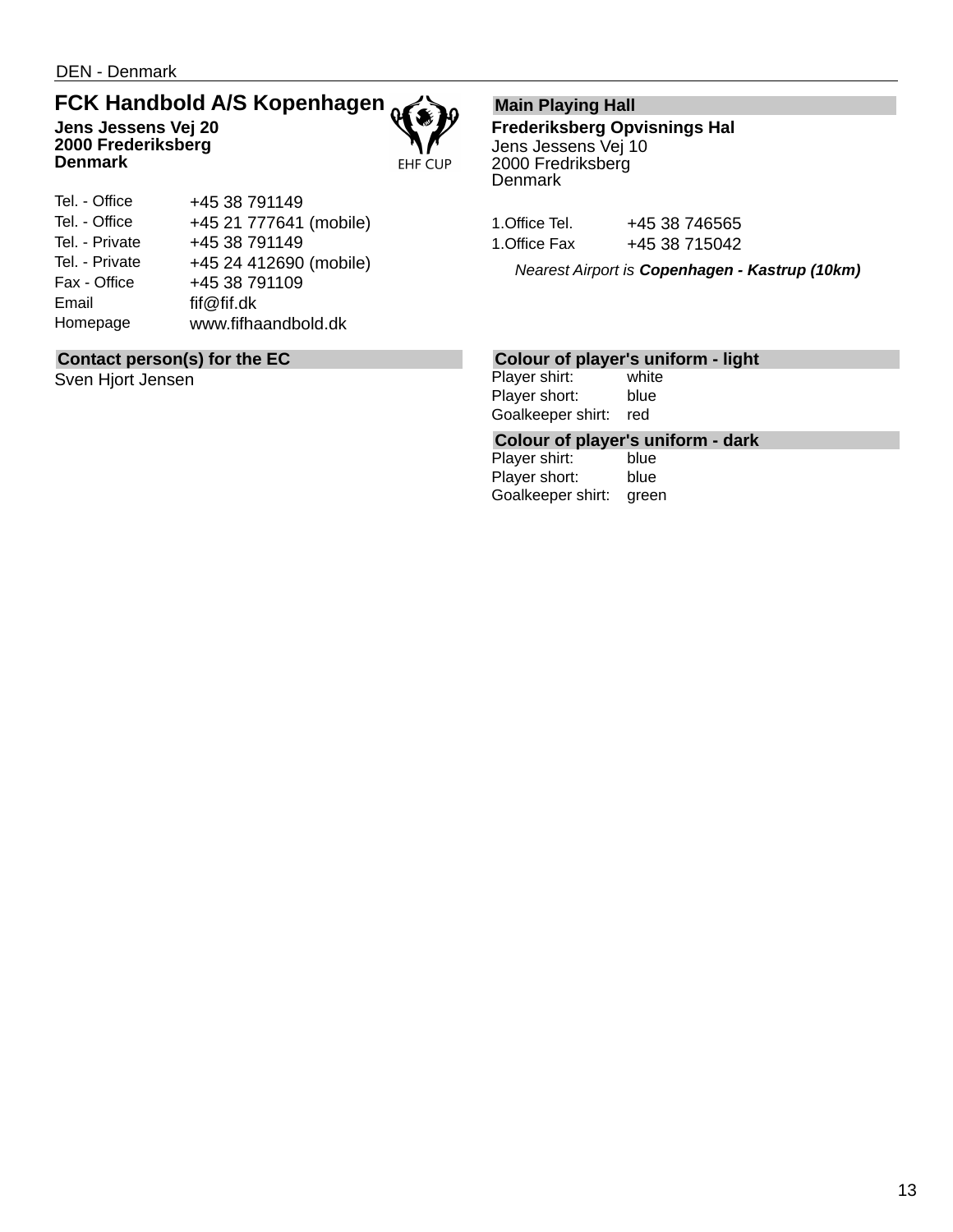DEN - Denmark

### **Skjern Handball A/S Ranunkelvej 9**

**6900 Skjern Denmark**



Tel. - Office Email Homepage +45 96 802130 (mobile) helle@skjernhaandbold.dk www.skjernhaandbold.dk

### **Main Playing Hall**

**Skjern Bank Arena,Skjern** Ranunkelvej 1 6900 Skjern **Denmark** 

1. Office Tel. +45 97 354500 1. Office Fax +45 97 354880 1.e-Mail kontakt@skjernkulturcenter.dk Homepage www.skjernkulturcenter.dk

*Nearest Airport is Billund (60km)*

### **Alternative Playing Hall**

**Jyske Bank Boxen Herning** Kaj Zartows Vej 7 7400 Herning **Denmark** 

*Nearest Airport is Karup (25km)*

- *Alternative Airport is Aalborg (134km)*
- *Alternative Airport is Copenhagen Kastrup (309km)*

### **Colour of player's uniform - light**

| Player shirt:     | White      |
|-------------------|------------|
| Player short:     | Green      |
| Goalkeeper shirt: | Light Blue |

#### **Colour of player's uniform - dark**

Player shirt: Green Player short: Black Goalkeeper shirt: Red

**Contact person(s) for the EC**

Helle Gidsel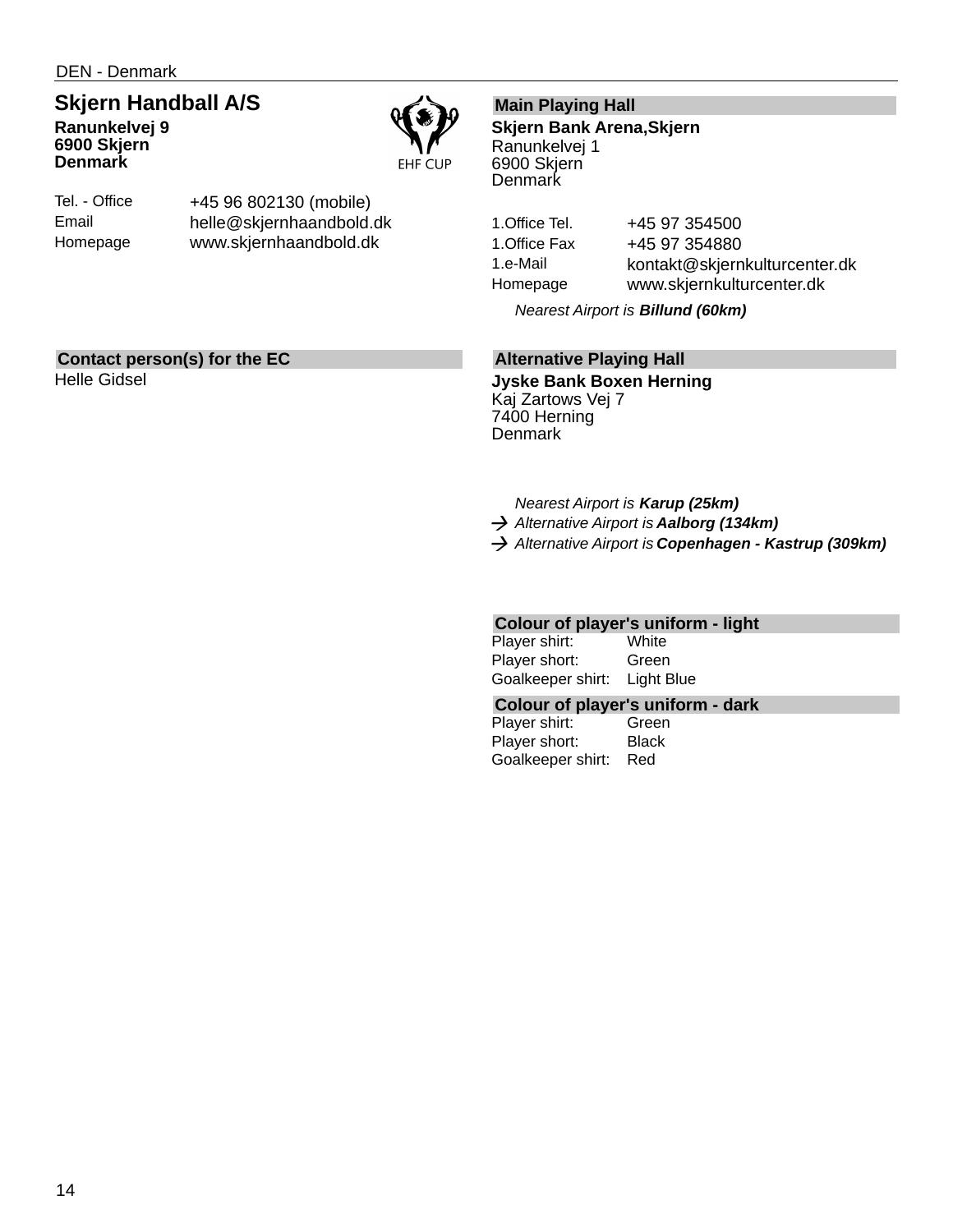ESP - Spain

### **Bidasoa Irun**

**Polideportivo Artaleku s/n Kale Nagusia 30 20304 Irun Spain**



Tel. - Office Tel. - Private Fax - Office Email Homepage +34 943 625285 +34 635 727668 +34 943 629984 josebazabala@cdbidasoa.eus www.cdbidasoa.eus

### **Contact person(s) for the EC**

Gurutz Aguinagalde Aquizu

### **Main Playing Hall**

**Polideportivo Municipal "Artaleku",Irun** C/Artaleku s/n 20304 Irun Spain

1.Office Tel. +34 943 625285 1.Office Fax +34 943 629984 1.e-Mail cdbidasoa@cdbidasoa.com Homepage www.bidasoa.com

*Nearest Airport is San Sebastian (3km) Alternative Airport is Bilbao (119km)*

### **Colour of player's uniform - light**

Player shirt: yellow Player short: blue Goalkeeper shirt: green/purple

## **Colour of player's uniform - dark**

Player shirt: Player short: blue Goalkeeper shirt: green/purple

### **CAI BM. Aragon Plaza Angel Sanz Briz 16, 1°A 50013 Zaragoza Spain**



| Tel. - Office | +34 620 066767 (mobile) |
|---------------|-------------------------|
| Fax - Office  | +34 976 487449          |
| Email         | gerente@bmaragon.com    |
| Homepage      | www.bmaragon.com        |

### **Main Playing Hall**

**Pabellon Principe Felipe** Avda. Cesareo Alierta 120 50013 Zaragoza Spain

| 1.Office Tel. | +34 976 723850 |
|---------------|----------------|
| 1.Office Fax  | +34 976 723838 |

*Nearest Airport is Zaragoza (15km)*

### **Contact person(s) for the EC**

Oscar Mainer Sanmartin

#### **Colour of player's uniform - light**

Player shirt: orange Player short: orange Goalkeeper shirt: black

## **Colour of player's uniform - dark**

Player shirt: Player short: black Goalkeeper shirt: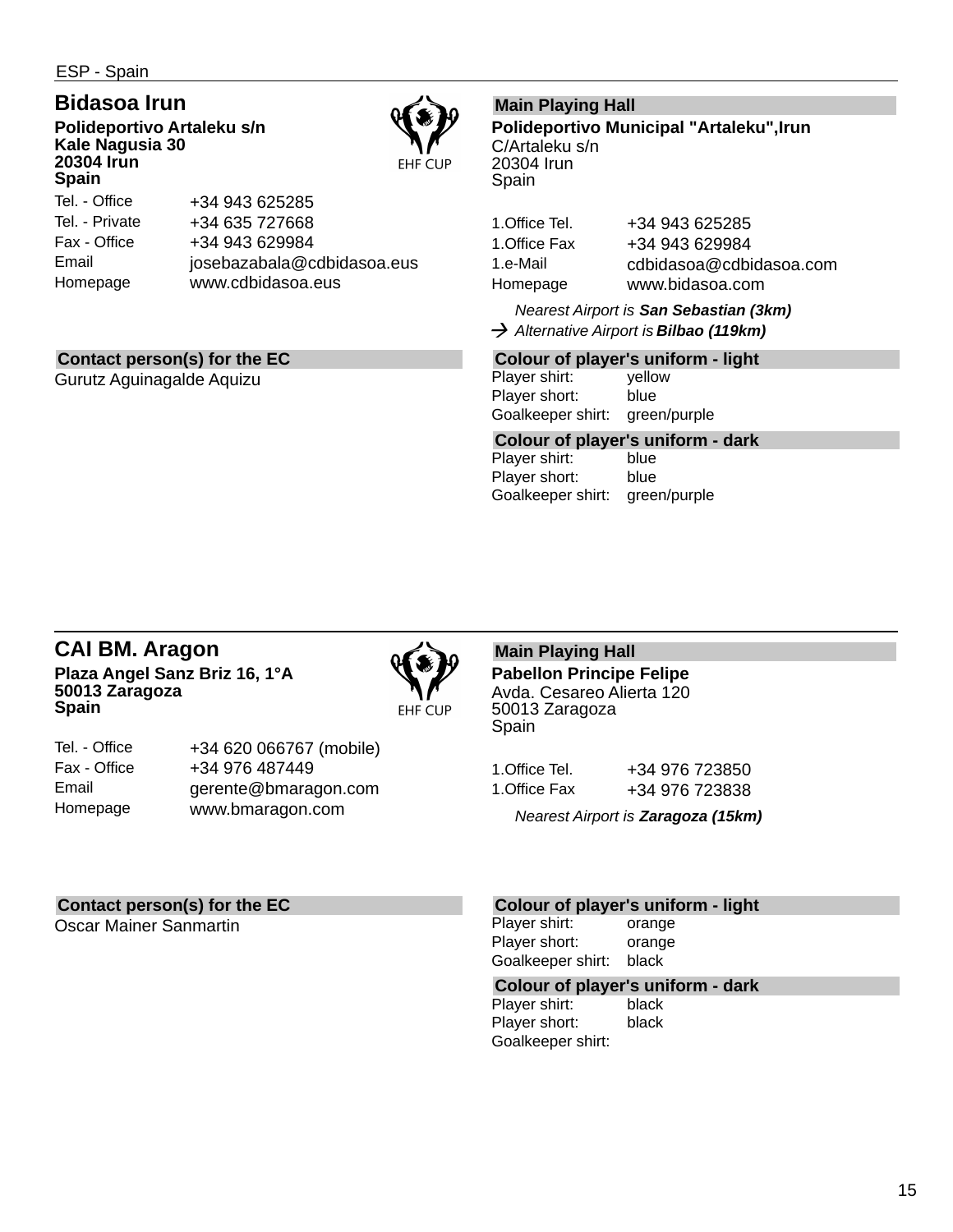EST - Estonia

## **Chocolate Boys Tallinn**

**Toompuiestee 21 10317 Tallinn Estonia**



| Tel. - Office  | +372 66 22652          |
|----------------|------------------------|
| Tel. - Private | +372 50 40612 (mobile) |
| Fax - Office   | +372 66 22651          |
| Email          | tarmo.volt@mail.ee     |
| Homepage       | www.chocolateboys.ee   |
|                |                        |

### **Contact person(s) for the EC**

Tarmo Volt

### **Main Playing Hall**

**Kalev Kiili Spordihall** Kooli 1, Kiili vald 75401 Harjumaa **Estonia** 

1.Office Tel. +372 67 99222 2.Office Tel. +37 258188058 1.Office Fax +372 60 40109 1.e-Mail kalev.kiilispordihall@mail.ee

*Nearest Airport is Tallinn Airport (15km)*

### **Colour of player's uniform - light**

Player shirt: yellow Player short: black Goalkeeper shirt: red

**Colour of player's uniform - dark** Player shirt:

Player short: blue Goalkeeper shirt: black

### **Pölva Serviti Kesk 42 63308 Pölva Estonia**



Tel. - Office Fax - Private Email Homepage

+372 51 87454 (mobile) +372 79 94193 andresn@resand.ee www.hcpolva.ee

### **Main Playing Hall Mesikäpa Hall**

Kesk 25 63308 Polva **Estonia** 

1.Office Tel. +372 79 94575 1.Office Fax +372 79 94575

*Nearest Airport is Tallinn Airport (235km)*

### **Contact person(s) for the EC**

Andres Neeme

### **Colour of player's uniform - light**

Player shirt: white Player short: black Goalkeeper shirt: orange/green

### **Colour of player's uniform - dark**

Player shirt: red Player short: black Goalkeeper shirt: black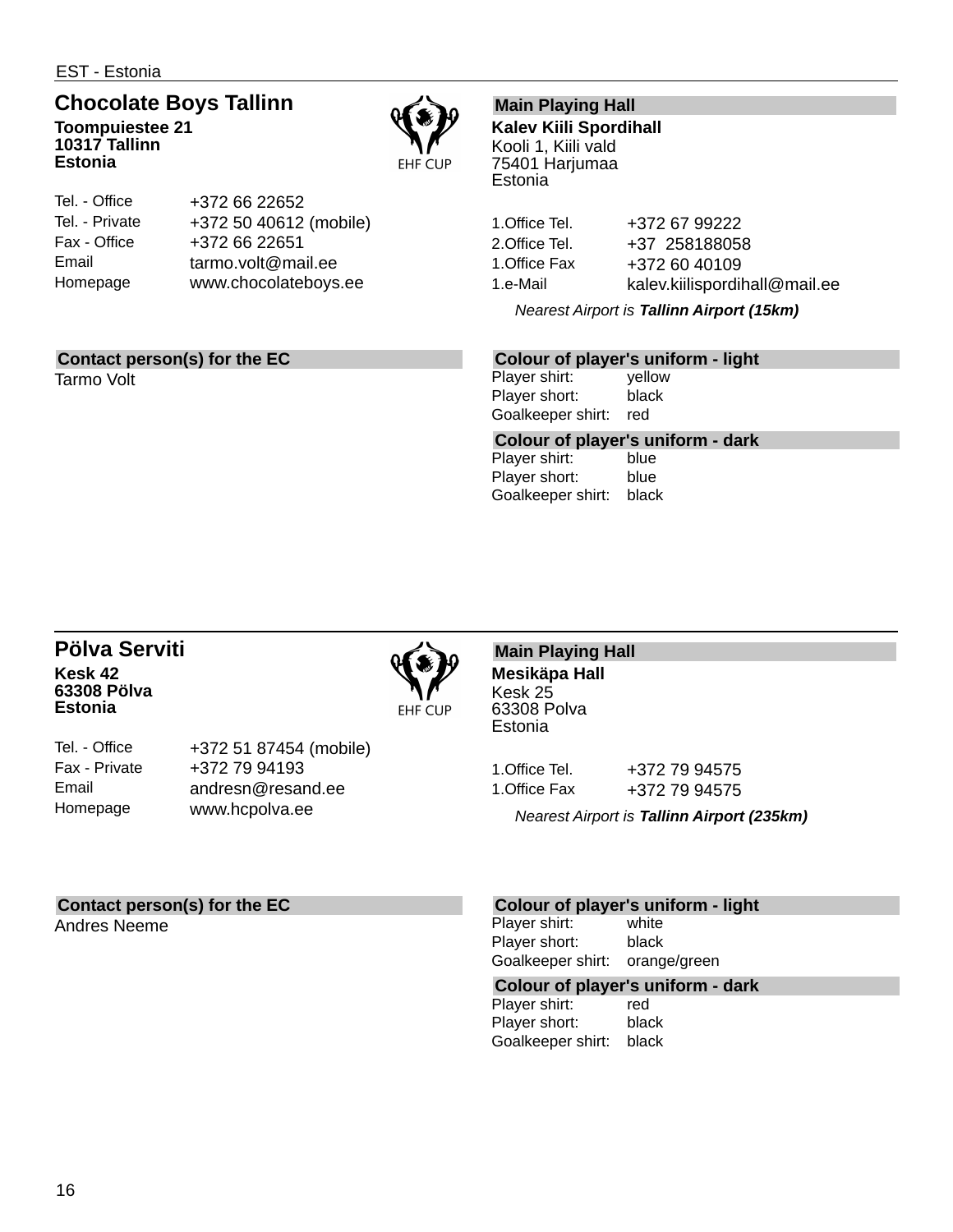FIN - Finland

### **Sjundea IF Malm Gard 02580 Sjundea Finland**



Tel. - Office Fax - Office Email

+358 400 688780 +358 19 347244 sif1918@gmail.com

### **Main Playing Hall**

**Sjundea Bollhall Siuntion Palloiluhalli,Sjundea Billskogintie** 02580 Siuntio Finland

1.Office Tel. +358 9 26061283

*Nearest Airport is Helsinki - Vantaa (60km)*

### **Contact person(s) for the EC**

Rasmus Holm Tel. - Office  $+358$  440 898945

### **Colour of player's uniform - light**

Player shirt: green Player short: green Goalkeeper shirt: red

**Colour of player's uniform - dark** Player shirt: Player short: Goalkeeper shirt: black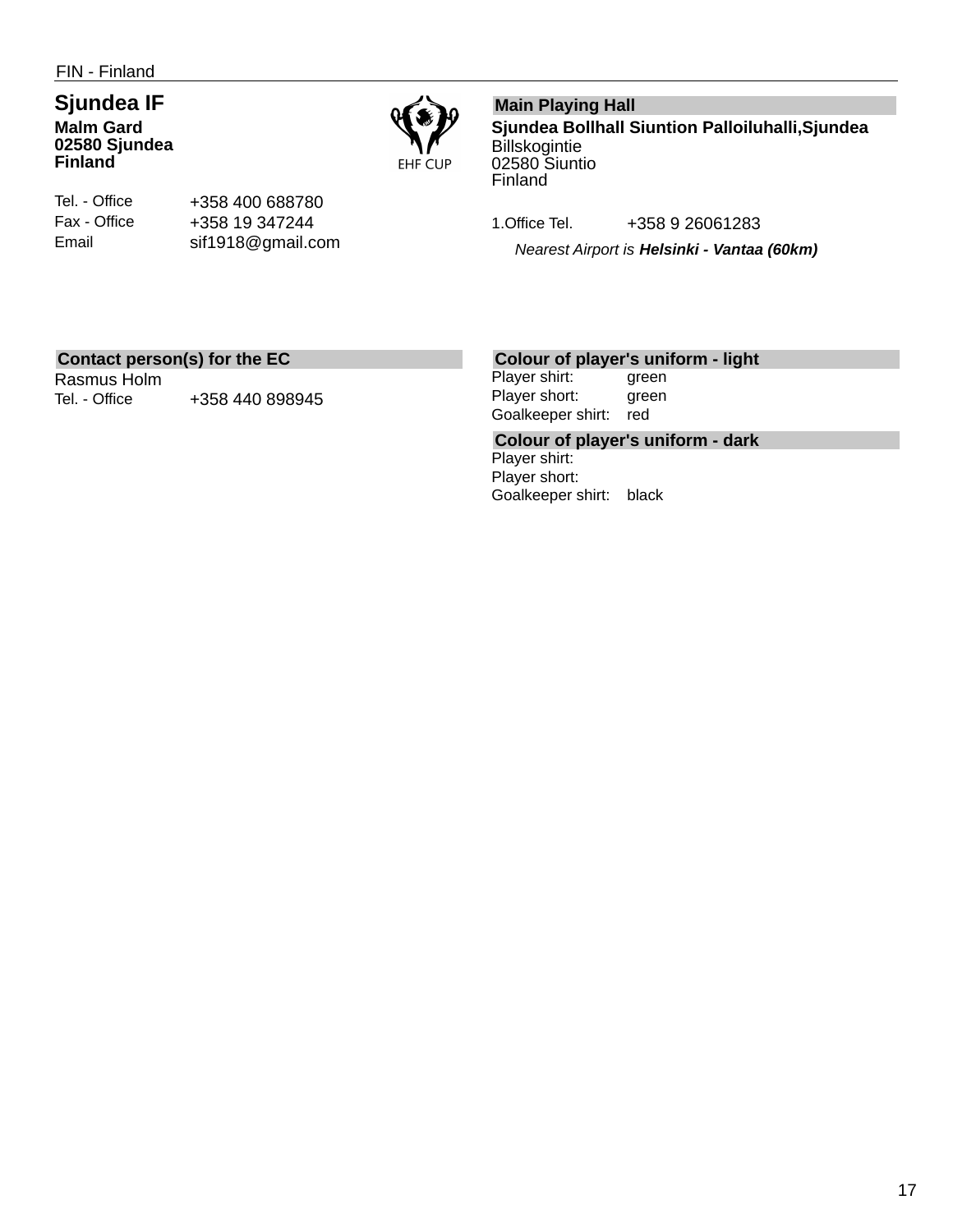### **Dunkerque HB Grand Littoral**

**Avenue de Rosendael - Avenue de Rosendael - B.P. 4197 59378 Dunkerque cedex 1 France**



Tel. - Office Tel. - Office Fax - Office Email Homepage

+33 6 08477160 (mobile) +33 3 28660090 +33 3 28593087 regis.giunta@usdk.fr www.usdk.fr

### **Main Playing Hall**

**Stades de Flandres** Avenue de Rosendael 59240 Dunkerque France

| 1.Office Tel. | +33 3 28660095 |
|---------------|----------------|
| 1.Office Fax  | +33 3 28593087 |

*Nearest Airport is Lille Lesguin (85km) Alternative Airport is Brussels Zaventem (180km)*

### **Contact person(s) for the EC**

Regis Giunta

### **Colour of player's uniform - light**

Player shirt: white Player short: white Goalkeeper shirt: pink/yellow/blue

**Colour of player's uniform - dark** Player shirt: Player short: black Goalkeeper shirt: pink/yellow/blue

### **Paris Handball 82 avenue Georges Lafont 75016 Paris France**

Homepage www.psg.fr

**EHF CUP** 

**Main Playing Hall Stade Pierre de Coubertin** 82, Avenue Georges Lafond 75016 Paris France

1.Office Tel. +33 1 45277912 1.Office Fax +33 1 45275052

*Nearest Airport is Paris Orly (25km) Alternative Airport is Paris CDG (37km)*

### **Contact person(s) for the EC**

Thierry Omeyer

### **Colour of player's uniform - light**

Player shirt: white Player short: white Goalkeeper shirt: red

## **Colour of player's uniform - dark**

Player shirt: Player short: blue Goalkeeper shirt: green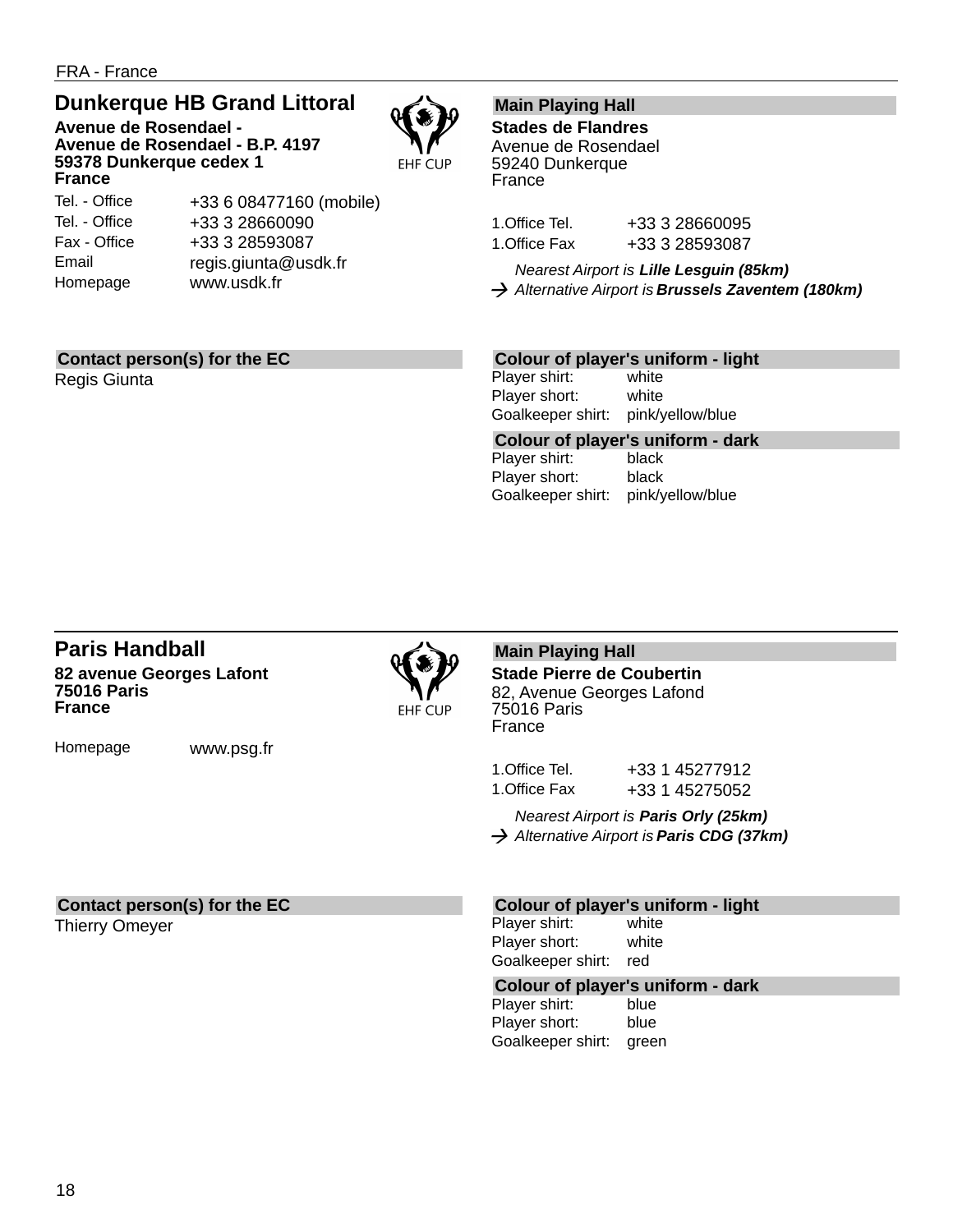GER - Germany

### **SC Magdeburg**

**Handball magdeburg GmbH Friedrich-Ebert-Straße 68 39114 Magdeburg Germany**



Tel. - Office Fax - Office Email Homepage +49 391 88685610 +49 391 88685620 m.schmedt@sc-magdeburg.de www.scm-handball.de

### **Contact person(s) for the EC**

Marc Henrik Schmedt

### **Main Playing Hall**

**GETEC Arena Magdeburg** Berliner Chaussee 32 39114 Magdeburg **Germany** 

| 1.Office Tel. | +49 391 5934221         |
|---------------|-------------------------|
| 1.Office Fax  | +49 391 5934210         |
| 1.e-Mail      | nico.niedziella@mvgm.de |
| Homepage      | www.mvgm.de             |

*Nearest Airport is Leipzig (116km) Alternative Airport is Berlin Tegel (150km)*

### **Colour of player's uniform - light**

Player shirt: white Player short: white Goalkeeper shirt: orange

## **Colour of player's uniform - dark**

Player shirt: Player short: black Goalkeeper shirt: green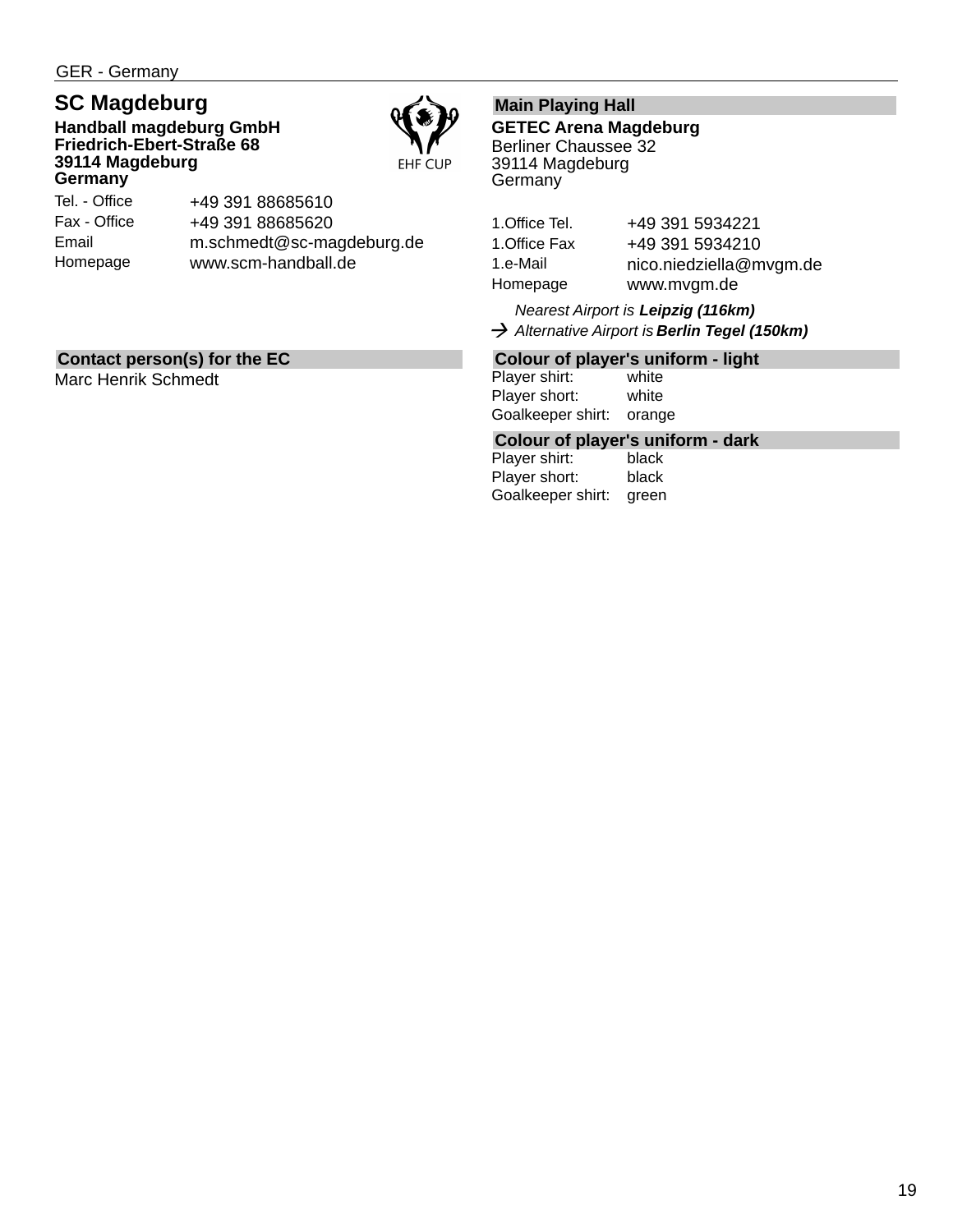GER - Germany

## **SG Kronau/Östringen**

**Franz-Grashof-68199 Mannheim Germany**



Tel. - Office Fax - Office Email Homepage +49 621 3919300 +49 621 391930 20 hauck@rhein-neckar-loewen.de http://www.rhein-neckar-loewen.de

**Main Playing Hall SNP Dome Heidelberg** Carl Friedrich Gauß Ring 16 69124 Heidelberg **Germany** 

*Nearest Airport is Frankfurt /Main (86km)*

### **Contact person(s) for the EC**

### **Alternative Playing Hall**

**Stadthalle Östringen** Johann-Sebastian-Bachstr. 76684 Östringen **Germany** 

| 1.Office Tel. | +49 7253 20741            |
|---------------|---------------------------|
| 1.e-Mail      | h.fellhauer@oestringen.de |
|               |                           |

*Nearest Airport is (km)*

### **Colour of player's uniform - light**

Player shirt: yellow Player short: dark blue Goalkeeper shirt: white

#### **Colour of player's uniform - dark**

Player shirt: grey Player short: dark blue Goalkeeper shirt: black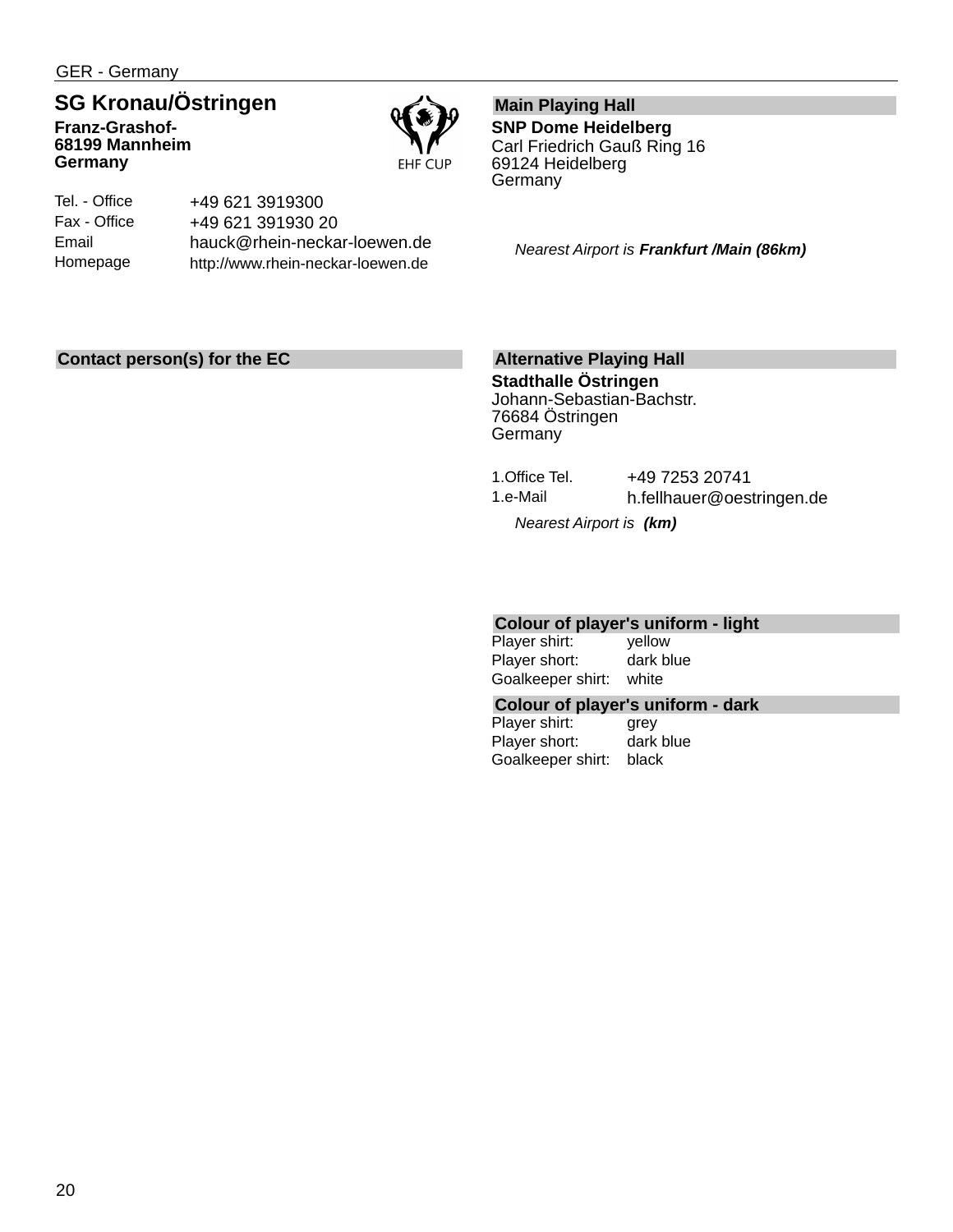GER - Germany

### **TBV Lemgo**

**TBV ProVital Lemgo GmbH&CoKG Bunsenstr. 39 32657 Lemgo Germany**



Tel. - Office Tel. - Private Email Homepage

+49 5261 288331 +49 171 1416515 (mobile) zereike@tbv-lemgo-lippe.de www.tbv-lemgo-lippe.de

### **Contact person(s) for the EC**

Jörg Zereike

### **Main Playing Hall**

**Phoenix Contact Arena Bunsenstraße** 32657 Lemgo **Germany** 

1. Office Tel. +49 5261 77911 1. Office Fax +49 5261 77951 Homepage www.lipperlandhalle.de

*Nearest Airport is Hannover (88km) Alternative Airport is Düsseldorf (208km)*

### **Colour of player's uniform - light**

Player shirt: blue Player short: blue Goalkeeper shirt: black

**Colour of player's uniform - dark**

Player shirt: red Player short: red Goalkeeper shirt: green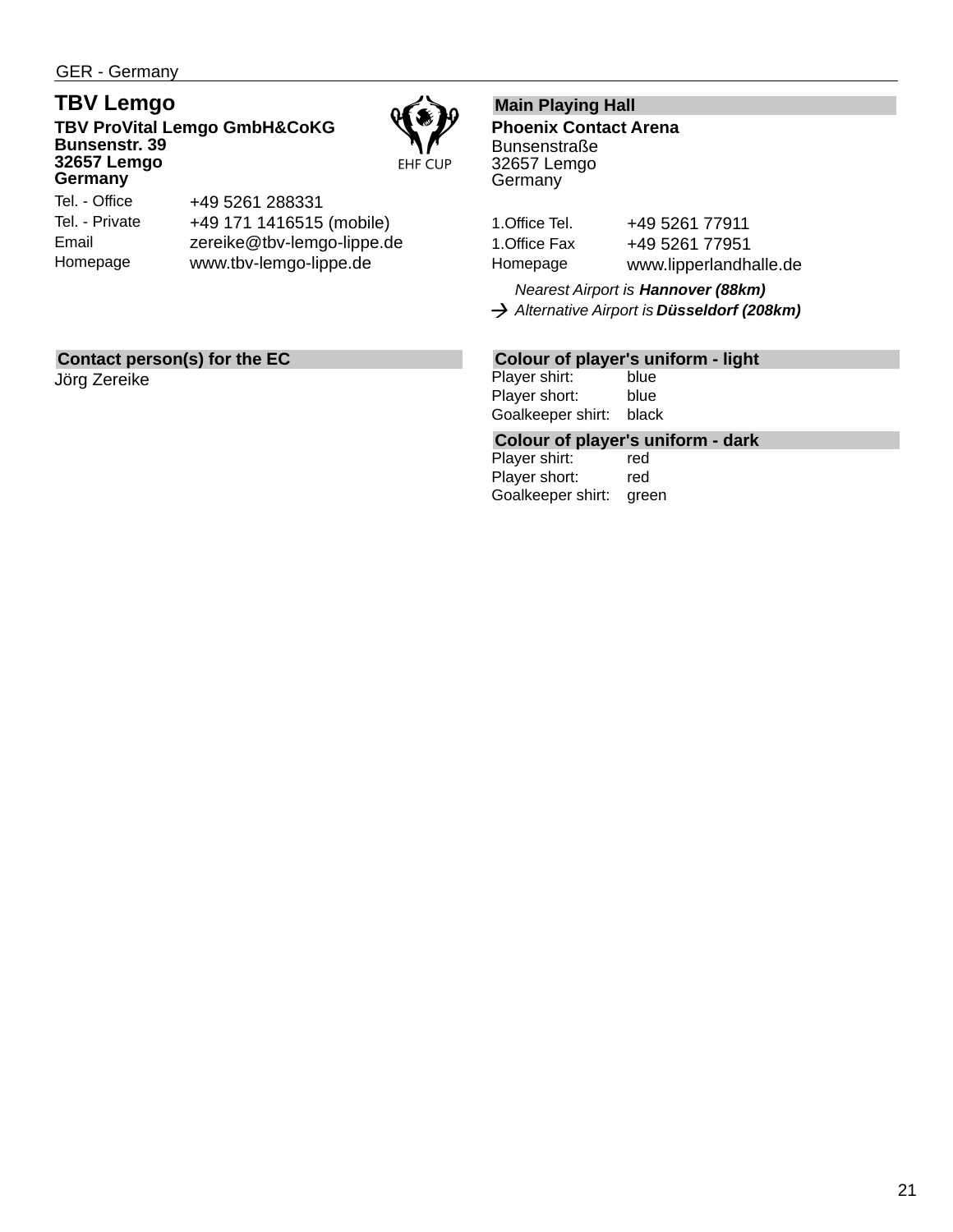GRE - Greece

### **AC Filoxyl Filippos Verias 16th Octobriou 5a 59100 Veria Greece**



Email Homepage filveria@otenet.gr www.filippos-veria.gr

### **Main Playing Hall**

**Filippio Sports Hall** 5a str. 16th October 59100 Veria **Greece** 

*Nearest Airport is Thessaloniki (18km)*

### **Contact person(s) for the EC**

Maria Andreadou

### **Alternative Playing Hall**

**Kapa Verias Dimitrios Vikelas** Makrochori Verias 59100 Veria-Thessalonikis **Greece** 

|               | Nearest Airport is Thessaloniki (100km) |
|---------------|-----------------------------------------|
| 1.Office Fax  | +30 23310 76969                         |
| 1.Office Tel. | +30 23310 42111                         |

## **Colour of player's uniform - light**

Player shirt: Player short: white Goalkeeper shirt: blue

### **Colour of player's uniform - dark**

Player shirt: red Player short: red Goalkeeper shirt: green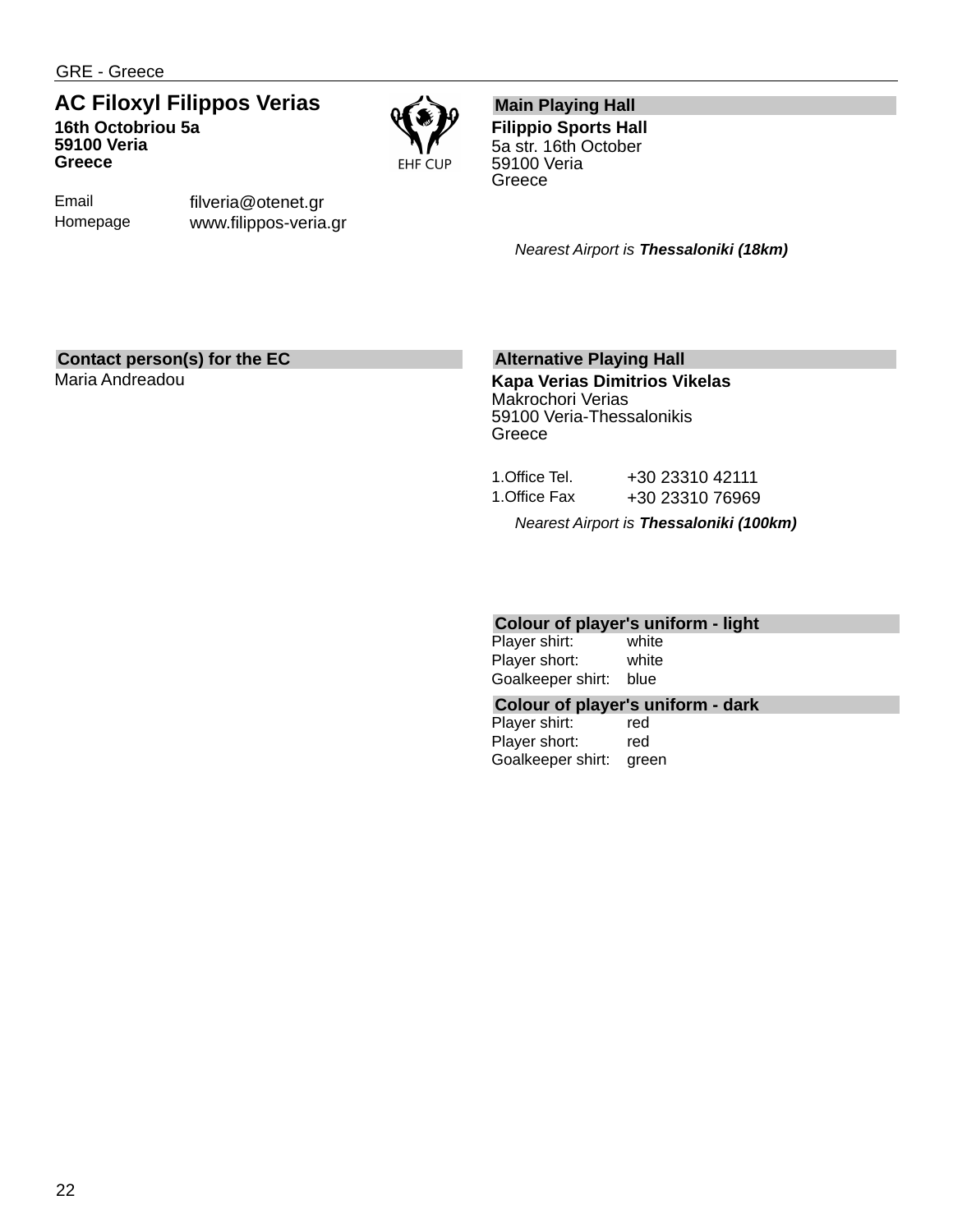HUN - Hungary

### **Dunaferr SE Eszperanto str. 4 2400 Dunaujvaros Hungary**



Tel. - Office Tel. - Private Fax - Office Email Homepage +36 20 3613601 +36 30 6296848 (mobile) +36 25 788824 dunaferrkezi@gmail.com www.dunaferrhandball.com

### **Main Playing Hall**

**Sport Hall of Dunaujvaros** Str. Eszperantó út 4 2400 Dunaujvaros **Hungary** 

1. Office Tel. +36 25 510666 1. Office Fax +36 25 410256

*Nearest Airport is Budapest - Liszt Ferenc (85km)*

### **Contact person(s) for the EC**

Adrienn Siklosi

### **Colour of player's uniform - light**

Player shirt: white Player short: white Goalkeeper shirt: orange / black

**Colour of player's uniform - dark** Player shirt: red Player short: red Goalkeeper shirt: black / red

### **PLER-Airport, Budapest Csata u. 32 1135 Budapest Hungary**



**EHF CUP** 

Tel. - Office Email Homepage

+36 20 2632170 (mobile) laszlo.ferenc@ftcpler.hu http://ftcpler.hu

### **Main Playing Hall**

**Pestszentimrei Sportkastely, Budapest** Kisfaludy u.33/c 1188 Budapest Hungary

| 1.Office Tel. | +36 292 284500     |
|---------------|--------------------|
| 1.Office Fax  | +36 292 1307       |
| 1.e-Mail      | malevsc@axelero.hu |

*Nearest Airport is Budapest - Liszt Ferenc (5km)*

#### **Contact person(s) for the EC**

Istvan Horvath

#### **Colour of player's uniform - light**

Player shirt: white Player short: white/blue Goalkeeper shirt: yellow

#### **Colour of player's uniform - dark**

Player shirt: **green** Player short: green Goalkeeper shirt: red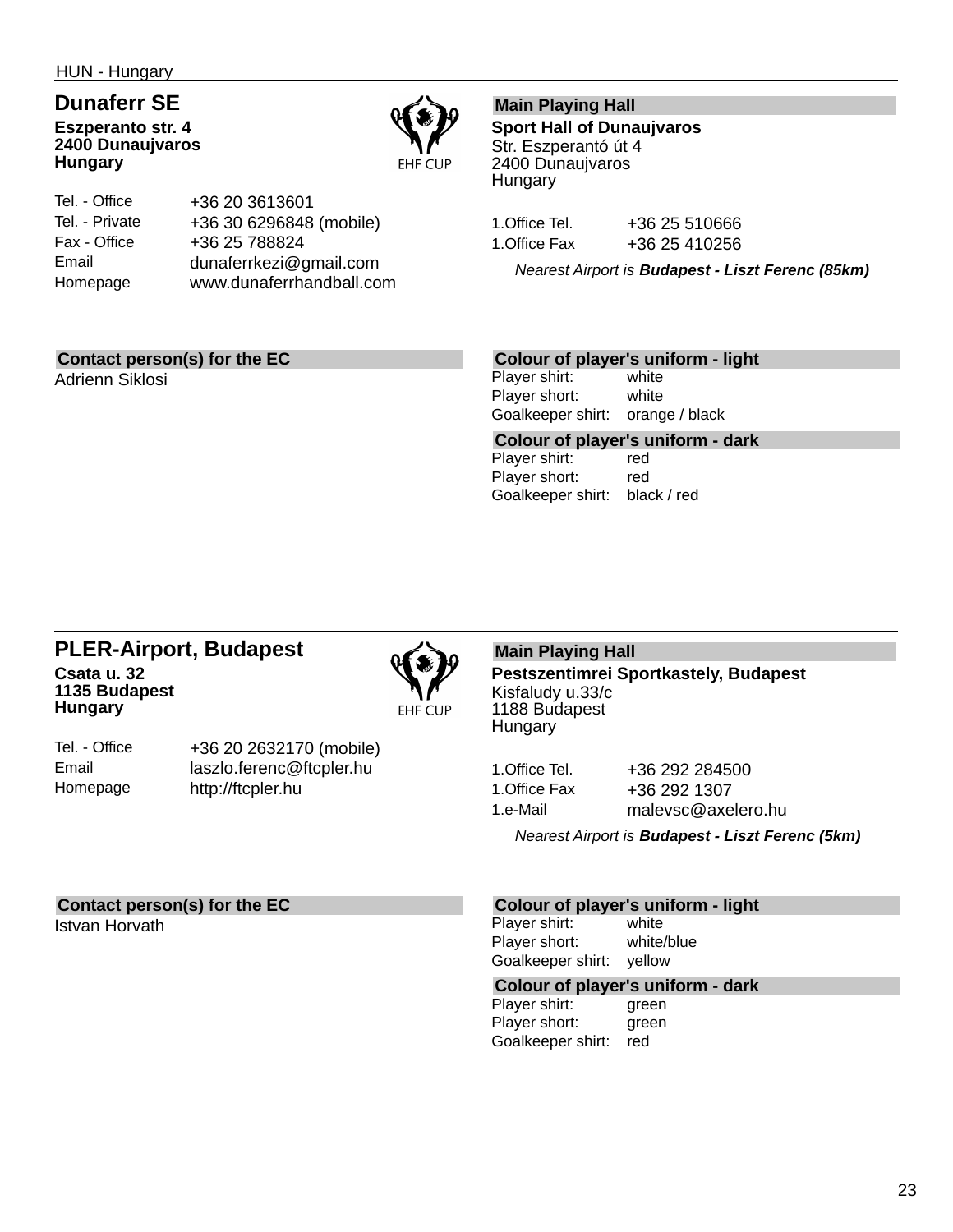ISL - Iceland

### **Haukar Hafnarfjördur**

**Handknatteleiksdeild Hauka Ithrottahus Hauka Asvellir 1 222 Hafnarfjordur Iceland**



Tel. - Office Fax - Office Email Homepage

+354 525 8700 (mobile) +354 525 8712 aron@haukar.is www.haukar.is/handbolti

### **Main Playing Hall**

**Ithrottamidstod Hauka Asvellir** Asvellir 1 221 Hafnarfjordur Iceland

| 1.Office Tel. | +354 525 8700 |
|---------------|---------------|
| 1.Office Fax  | +354 525 8709 |

*Nearest Airport is Keflavik (35km)*

### **Contact person(s) for the EC**

Aron Kristjansson

## **Colour of player's uniform - light**

Player shirt: Player short: Red Goalkeeper shirt: orange/yellow

**Colour of player's uniform - dark**

Player shirt: Player short: Red Goalkeeper shirt: green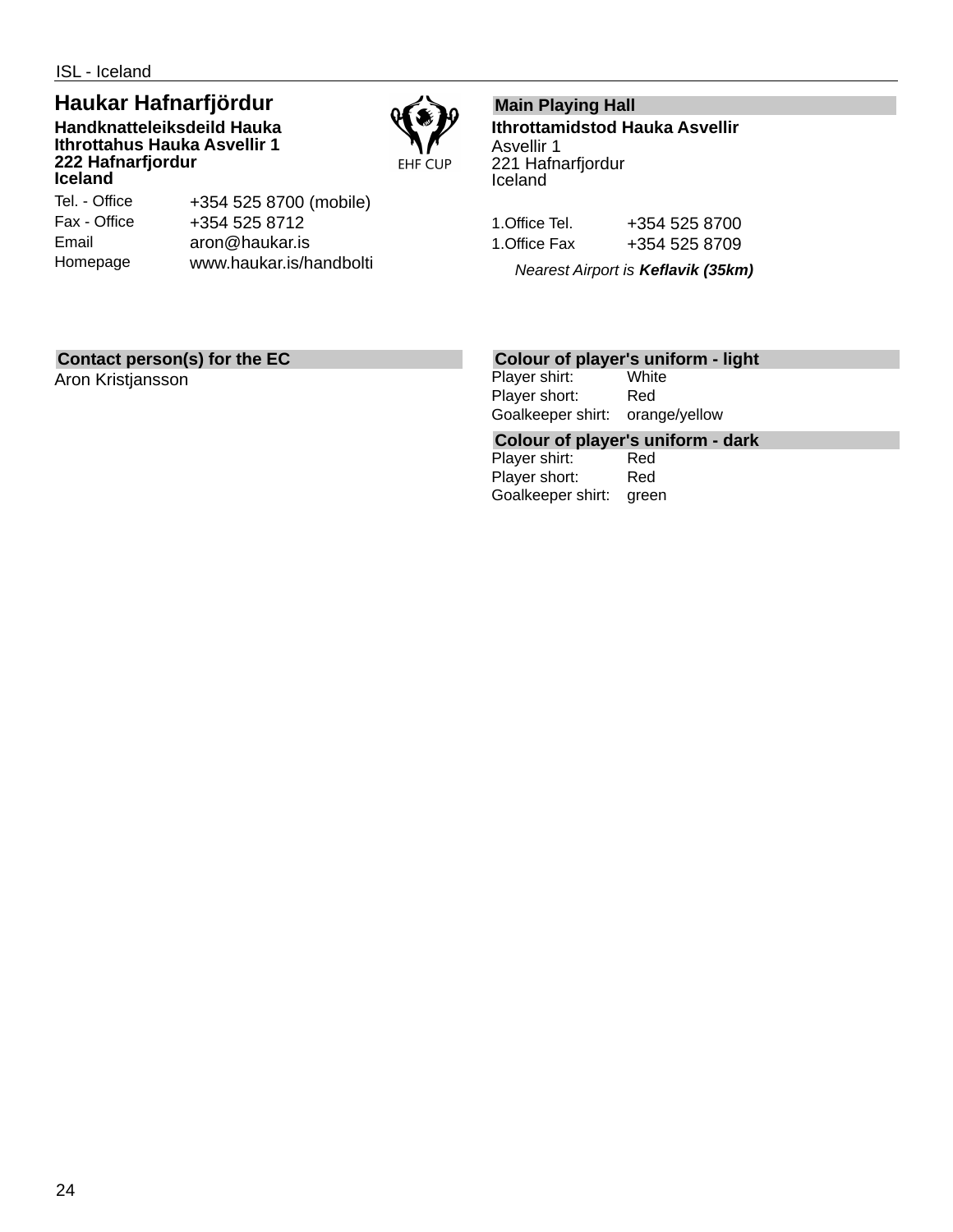ISR - Israel

### **H.C. Ness Ziona**

**Vernik Raviv 20 Ha´imaot St 74025 Ness-Ziona Israel**

Tel. - Private Tel. - Private Fax - Private Email

+97 289 301020 +972 544 558785 (mobile) +97 289 301020 Ver8@bezeqint.net

### **Main Playing Hall**

**"Zimerman"Sport Hall;Nes Ziona** Sderot Efraim 70400 Ness-Ziona Israel

1.Office Tel. +972 8 9401563 1.Office Fax +972 8 9401563

*Nearest Airport is Ben Gurion Tel Aviv (20km)*

### **Contact person(s) for the EC**

Vernik Raviv

### **Colour of player's uniform - light**

Player shirt: orange Player short: blue Goalkeeper shirt: green

**Colour of player's uniform - dark** Player shirt: Player short: Goalkeeper shirt:

### **Maccabi Rishon Le Zion Golda Meir st. 21 75720 Rishon Lezion Israel**



**EHF CUP** 

Tel. - Private Email Homepage +972 52 8500008 (mobile) maccabirlzhb@gmail.com www.maccabirlzhb.co.il

#### **Main Playing Hall Beit Maccabi Sport Centre** Golda Meir 21 25002 Rishon Lezion Israel

*Nearest Airport is Ben Gurion Tel Aviv (21km)*

### **Contact person(s) for the EC**

Arik Alcalay

Tel. - Office +97 25 28500008 (mobile)

#### **Colour of player's uniform - light**

Player shirt: yellow Player short: blue Goalkeeper shirt: orange

## **Colour of player's uniform - dark**

Player shirt: Player short: blue Goalkeeper shirt: green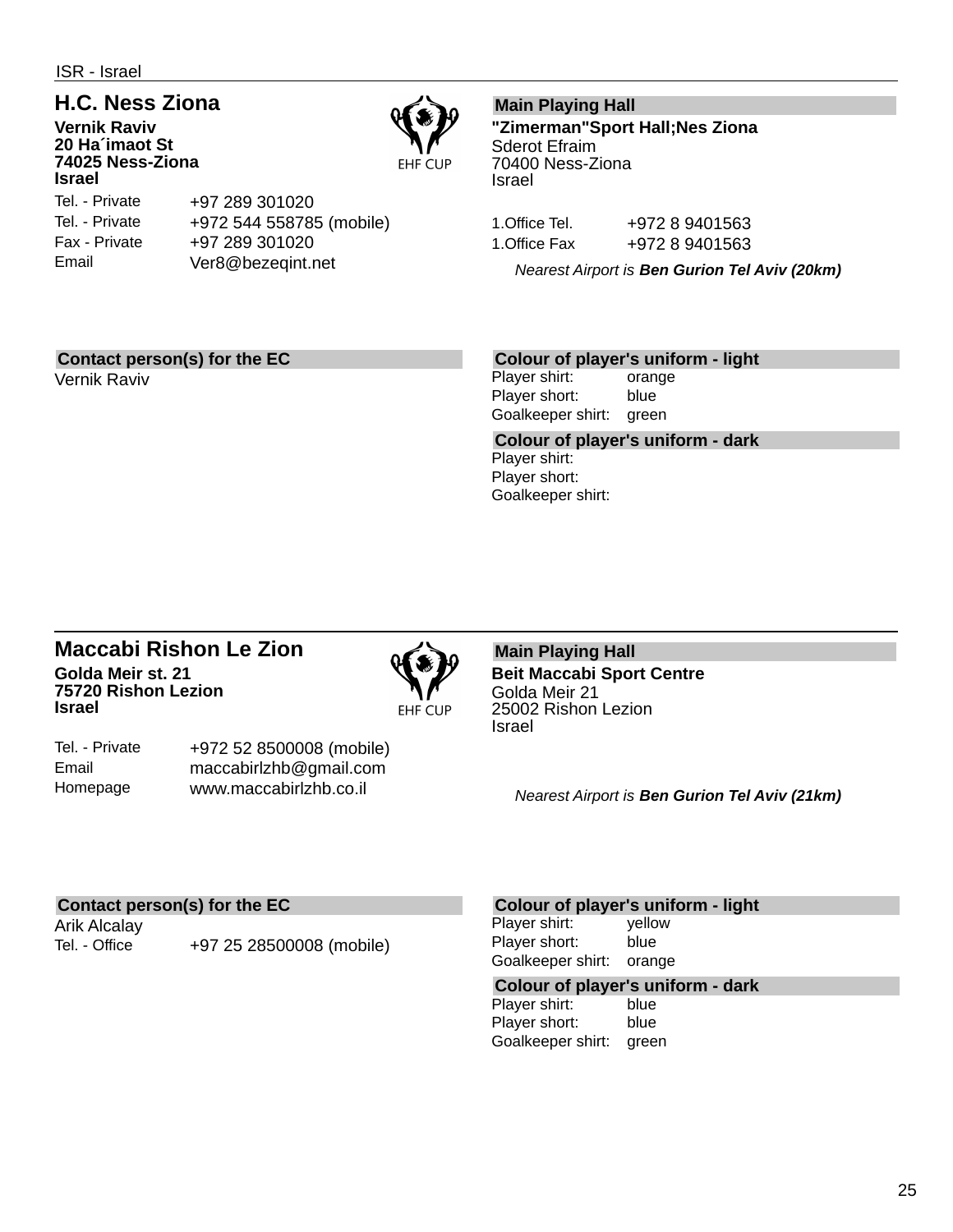ITA - Italy

### **Pallamano Conversano.IT**

**c/o Nad Publicitè contrada Santo Stefano, 1 70014 Conversano Italy** Tel. - Office



Email Homepage +39 080 4952746 giusepperoscino@gmail.com www.facebook.com/pallamanoconversano

### **Main Playing Hall**

**Pala San Giacomo** Via San Giacomo 70014 Conversano-Bari Italy

| 1.Office Tel. | +39 080 4959075 |
|---------------|-----------------|
| 1.Office Fax  | +39 080 4959075 |

*Nearest Airport is Bari Palese (45km)*

### **Contact person(s) for the EC**

Guiseppe Roscino

### **Colour of player's uniform - light**

Player shirt: yellow Player short: black Goalkeeper shirt: red

**Colour of player's uniform - dark**

| Player shirt:     | green |
|-------------------|-------|
| Player short:     | green |
| Goalkeeper shirt: | blue  |

### **SSV Forst Brixen Fischzuchtweg 17 39042 Brixen Italy**



| Tel. - Office | +39 0472 834409          |
|---------------|--------------------------|
| Tel. - Office | +39 348 6001360 (mobile) |
| Fax - Office  | +39 0472 831242          |
| Email         | c.zorzi@dnet.it          |
| Homepage      | www.brixenhandball.com   |

### **Contact person(s) for the EC**

Claudio Zorzi

### **Main Playing Hall**

**Sporthalle Sportzone Süd,Brixen** Fischzuchtweg 21 39042 Brixen Italy

| 1.Office Tel. | +39 0472 835252        |
|---------------|------------------------|
| 1.Office Fax  | +39 0472 834409        |
| 1.e-Mail      | c.zorzi@dnet.it        |
| Homepage      | www.brixenhandball.com |
|               |                        |

*Nearest Airport is Bolzano (40km)*

### **Colour of player's uniform - light**

Player shirt: green Player short: black Goalkeeper shirt: yellow

## **Colour of player's uniform - dark**

white/green Player short: white/green Goalkeeper shirt: red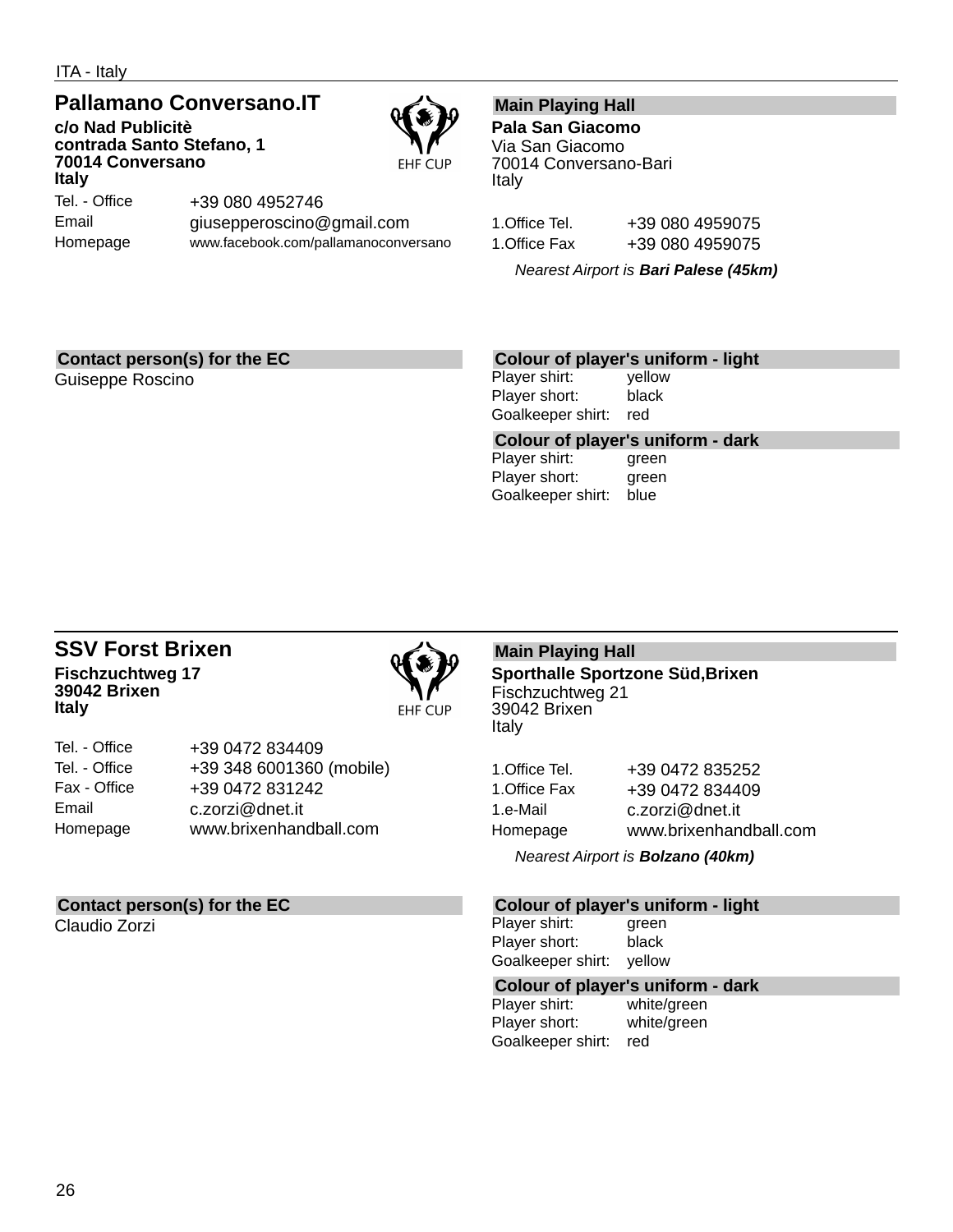KOS - Kosovo

**KH "Besa Famiglia" Pejä Str. Anton Harapi No.7 30 000 Pejä Kosovo**



Tel. - Office Email Homepage +386 49 780500 (mobile) besa\_famiglia@hotmail.com www.kh-besa.com

### **Main Playing Hall**

**Sport Hall "Karagaci"** Hasan Pristina n.n. 30000 Pejä Kosovo

1.Office Tel. +381 39 431409

*Nearest Airport is Pristina (85km)*

### **Contact person(s) for the EC**

Enis Idrizi

### **Colour of player's uniform - light**

Player shirt: white Player short: black Goalkeeper shirt: yellow

## **Colour of player's uniform - dark**

Player shirt: Player short: red Goalkeeper shirt: blue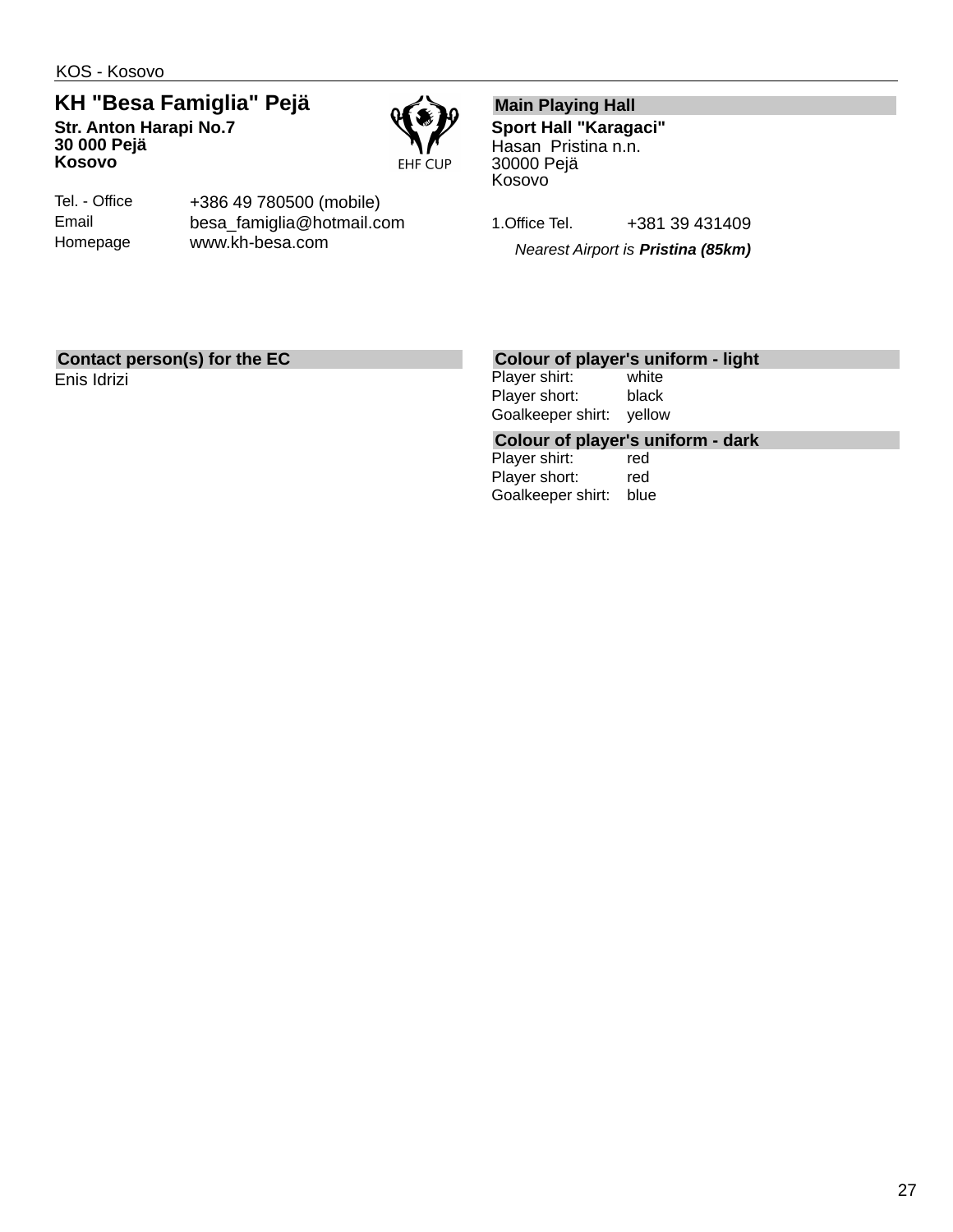LAT - Latvia

## **ASK-AB.LV Riga**

**Krustabaznicas street 9 1006 Riga Latvia**



#### Tel. - Office Tel. - Private Fax - Office Email Homepage +371 67 556971 +371 29 240990 (mobile) +371 67 556952 nbssk4@latnet.lv www.hkask.lv

### **Main Playing Hall**

**"Oskars"** 9, Krustabaznicas 1006 Riga Latvia

| 1.Office Tel. | +371 67 556971 |
|---------------|----------------|
| 1.Office Fax  | +371 67 556952 |

*Nearest Airport is Riga (20km)*

### **Contact person(s) for the EC**

Janis Brencans

### **Colour of player's uniform - light**

Player shirt: yellow Player short: blue Goalkeeper shirt: blue

## **Colour of player's uniform - dark**

Player shirt: Player short: blue Goalkeeper shirt: green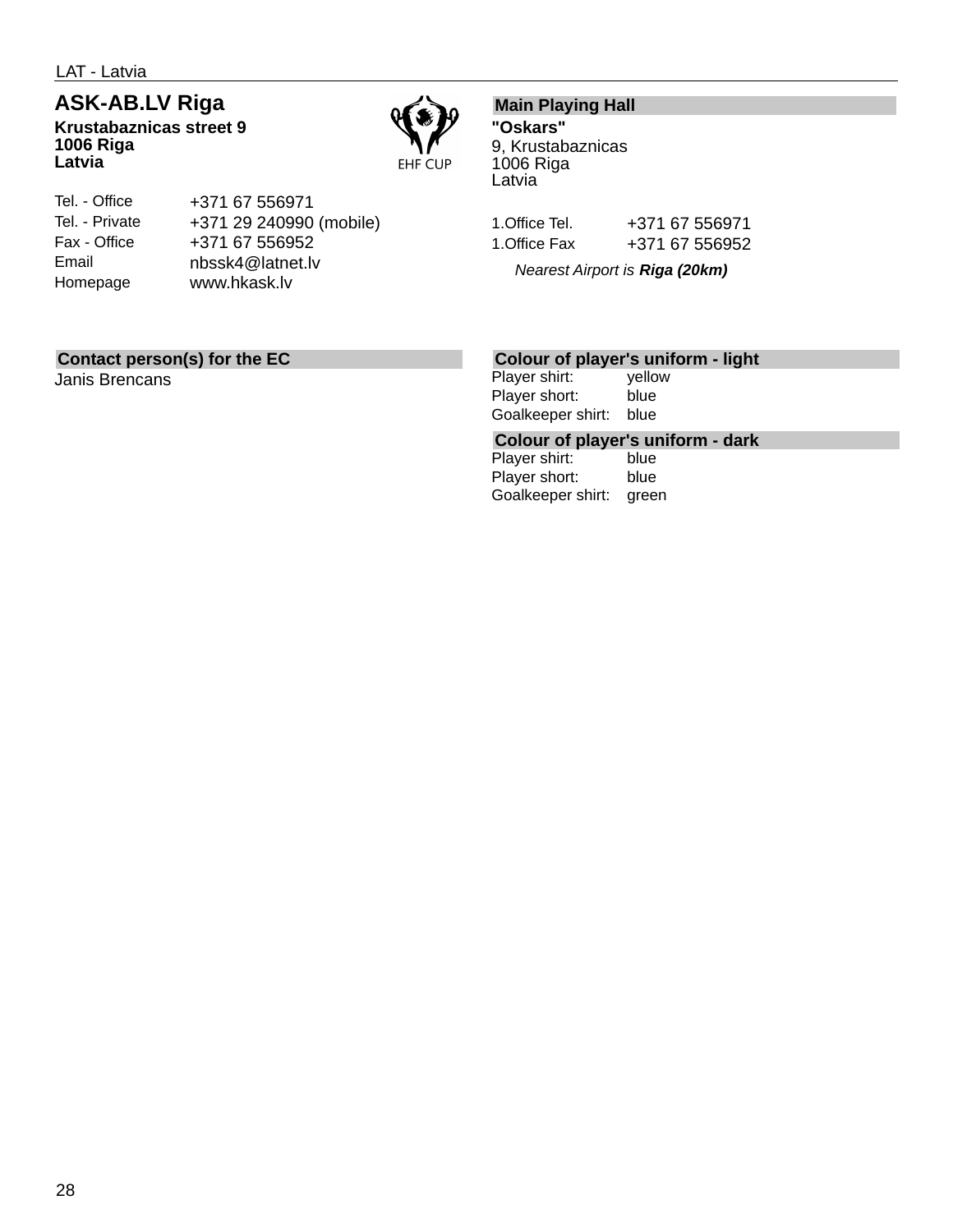LTU - Lithuania

## **"Viking Malt" Panevezys**

**Durpyno g. 3 36227 Panevezys Lithuania**



| Tel. - Office  | +370 45 438963          |
|----------------|-------------------------|
| Tel. - Private | +370 686 65516 (mobile) |
| Fax - Office   | +370 45 438963          |
| Email          | jakosportas@gmail.com   |

### **Main Playing Hall**

**VSI "Rankinio Centras"** Durpyno 3a 36227 Panevezys Lithuania

| 1.Office Tel. | +370 45 438963 |
|---------------|----------------|
| 1.Office Fax  | +370 45 438963 |

*Nearest Airport is Vilnius (130km)*

### **Contact person(s) for the EC**

Vilius Laurinavicius

### **Colour of player's uniform - light**

Player shirt: yellow Player short: black Goalkeeper shirt: blue

**Colour of player's uniform - dark** Player shirt:

Player short: white Goalkeeper shirt: red

### **HC Lusis Kaunas Zeimenos g. 107 50107 Kaunas Lithuania**



Tel. - Office Fax - Office Email Homepage +370 698 10442 (mobile) +370 37 332798 hclusis@kd.vstarnyba.lt www.vatarnyba.lt/lusis

**Main Playing Hall Akademikas Sport Hall** Tilzes 18 47181 Kaunas Lithuania

1.Office Tel. +370 686 18502 *Nearest Airport is Kaunas (20km)*

### **Contact person(s) for the EC**

Antanas Katkevicius

#### **Colour of player's uniform - light**

Player shirt: yellow Player short: yellow Goalkeeper shirt: orange

## **Colour of player's uniform - dark**

Player shirt: Player short: red Goalkeeper shirt: blue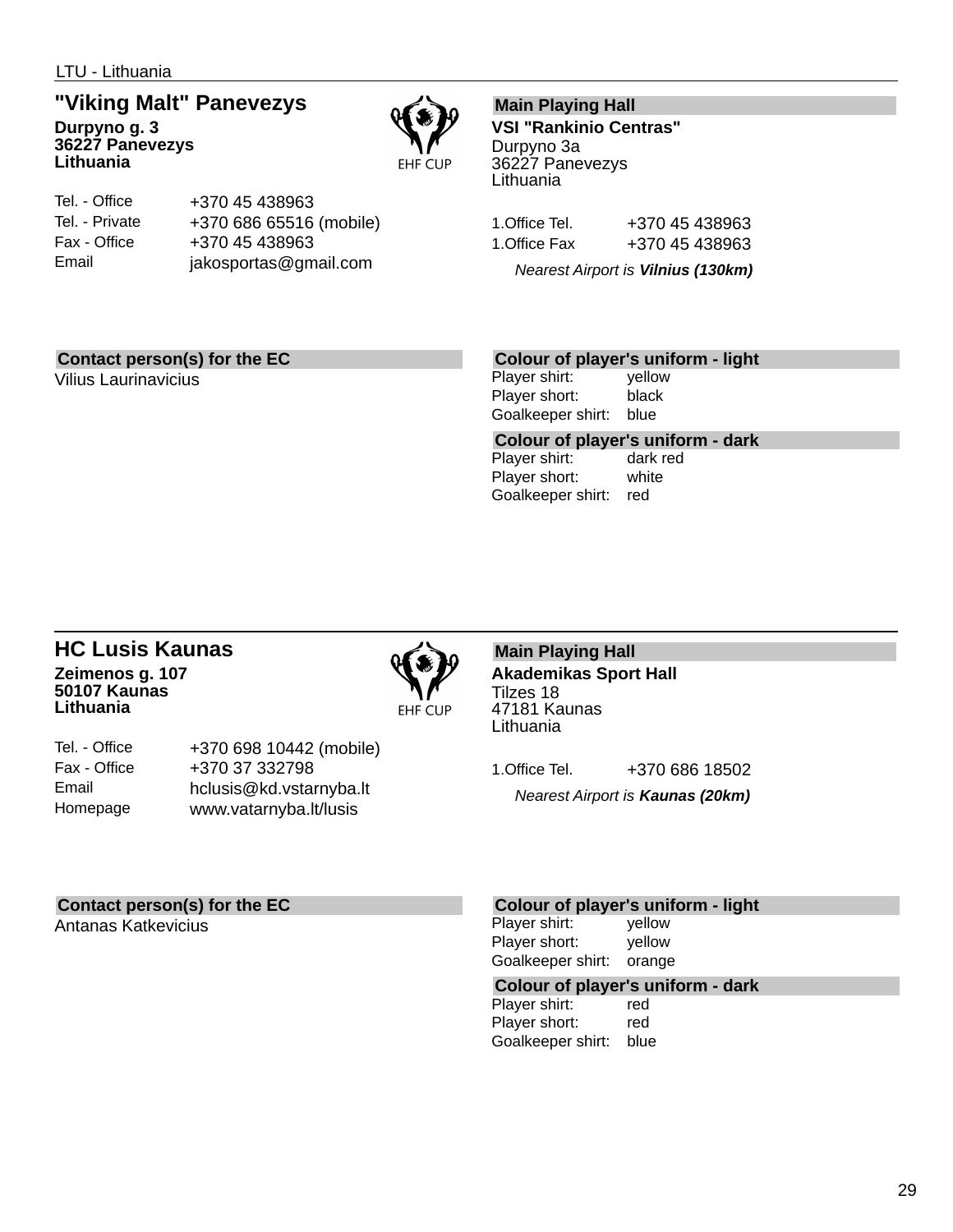## **H.C. Berchem**

**13, rue meckenheck 3321 Berchem Luxembourg**



Tel. - Office Email Homepage

+352 691 158875 (mobile) gerber.bjoern@gmail.com www.hcberchem.lu

### **Main Playing Hall**

**Hall Omnisport Crauthem** rue Alexandre Schintgen 3330 Crauthem Luxembourg

1.Office Tel. +352 36 9232333 1.Office Fax +352 366141

*Nearest Airport is Findel Luxembourg (20km)*

### **Contact person(s) for the EC**

Björn Gerber

### **Colour of player's uniform - light**

Player shirt: green/white Player short: green Goalkeeper shirt: yellow

**Colour of player's uniform - dark** Player shirt: Player short: red Goalkeeper shirt: blue

### **HB Dudelange B.P. 10 3401 Dudelange Luxembourg**



Tel. - Office Fax - Office Email Homepage +352 621 152770 (mobile) +352 27 510433 lynn.spielmann@ja.etat.lu www.hbd.lu

**Main Playing Hall Centre Sportif René Hartmann** Rue Nic Biever 3425 Dudelange Luxembourg

| 1.Office Tel. | +352 51 61111 |
|---------------|---------------|
| 1.Office Fax  | +352 51 6108  |

*Nearest Airport is Findel Luxembourg (25km)*

### **Contact person(s) for the EC**

Lynn Spielmann Email - Standard lynn.spielmann@ja.etat.lu

#### **Colour of player's uniform - light**

Player shirt: white Player short: blue Goalkeeper shirt: red/black

## **Colour of player's uniform - dark**

Player shirt: Player short: blue Goalkeeper shirt: red/black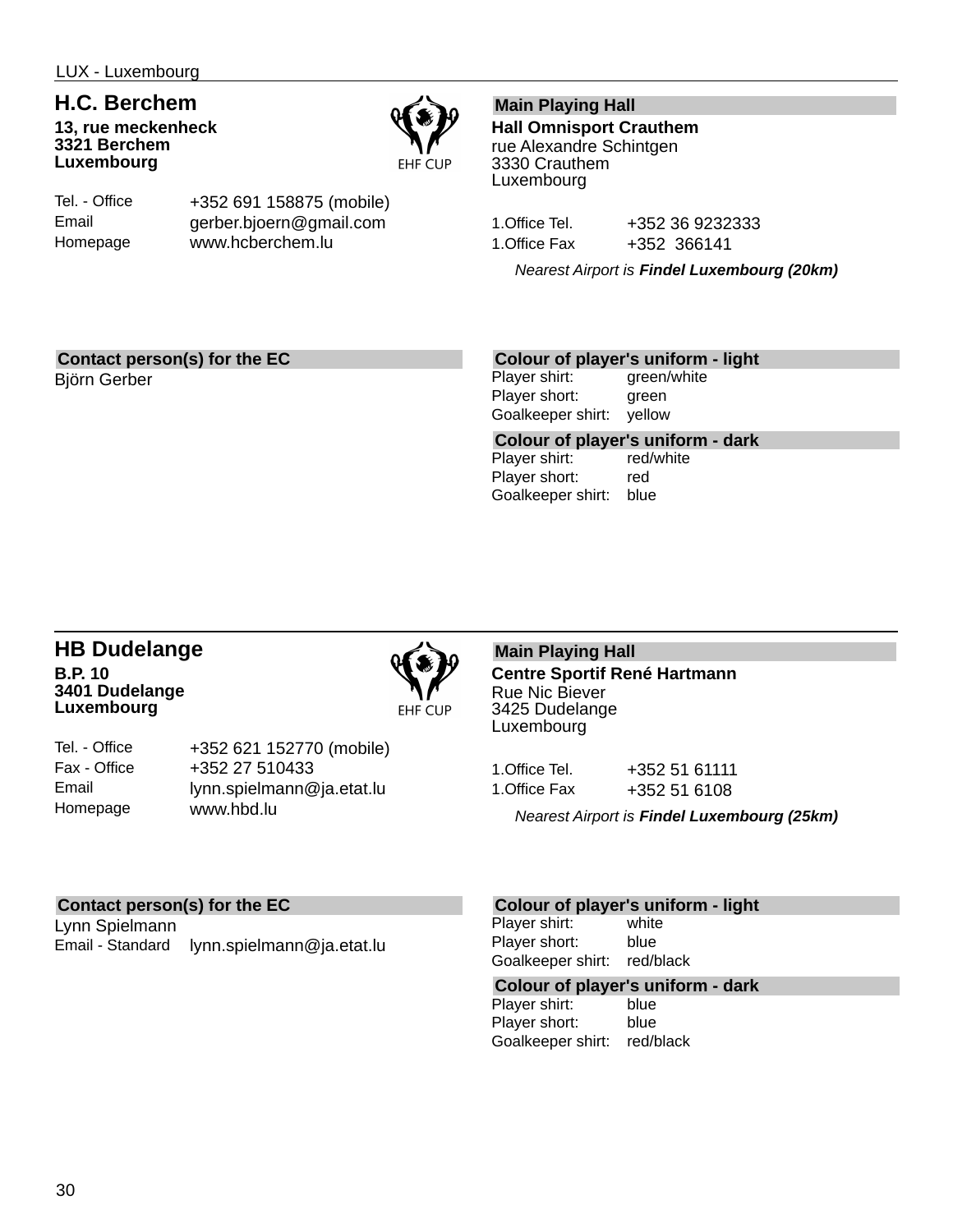### **Olimpus-85 UTM Chisinau**

**Gagarin str. 14 2001 Chisinau Moldova**



Email Homepage alexiafittness@yahoo.com www.handball.alexia.md

### **Main Playing Hall**

**Olimpus-85 Chisinau** str. Gagarin 14 2001 Chisinau Moldova

1.Office Tel. +373 22 275619 1.Office Fax +373 22 275619

*Nearest Airport is Chisinau (15km)*

### **Contact person(s) for the EC**

Alexei Pervanciuc

### **Alternative Playing Hall**

**Sports Complex Sheriff** K. Libnekht str. 1/2 3300 Tiraspol Moldova

*Nearest Airport is Chisinau (75km)*

### **Colour of player's uniform - light**

Player shirt: wite Player short: blue Goalkeeper shirt: black

#### **Colour of player's uniform - dark**

Player shirt: red Player short: black Goalkeeper shirt: yellow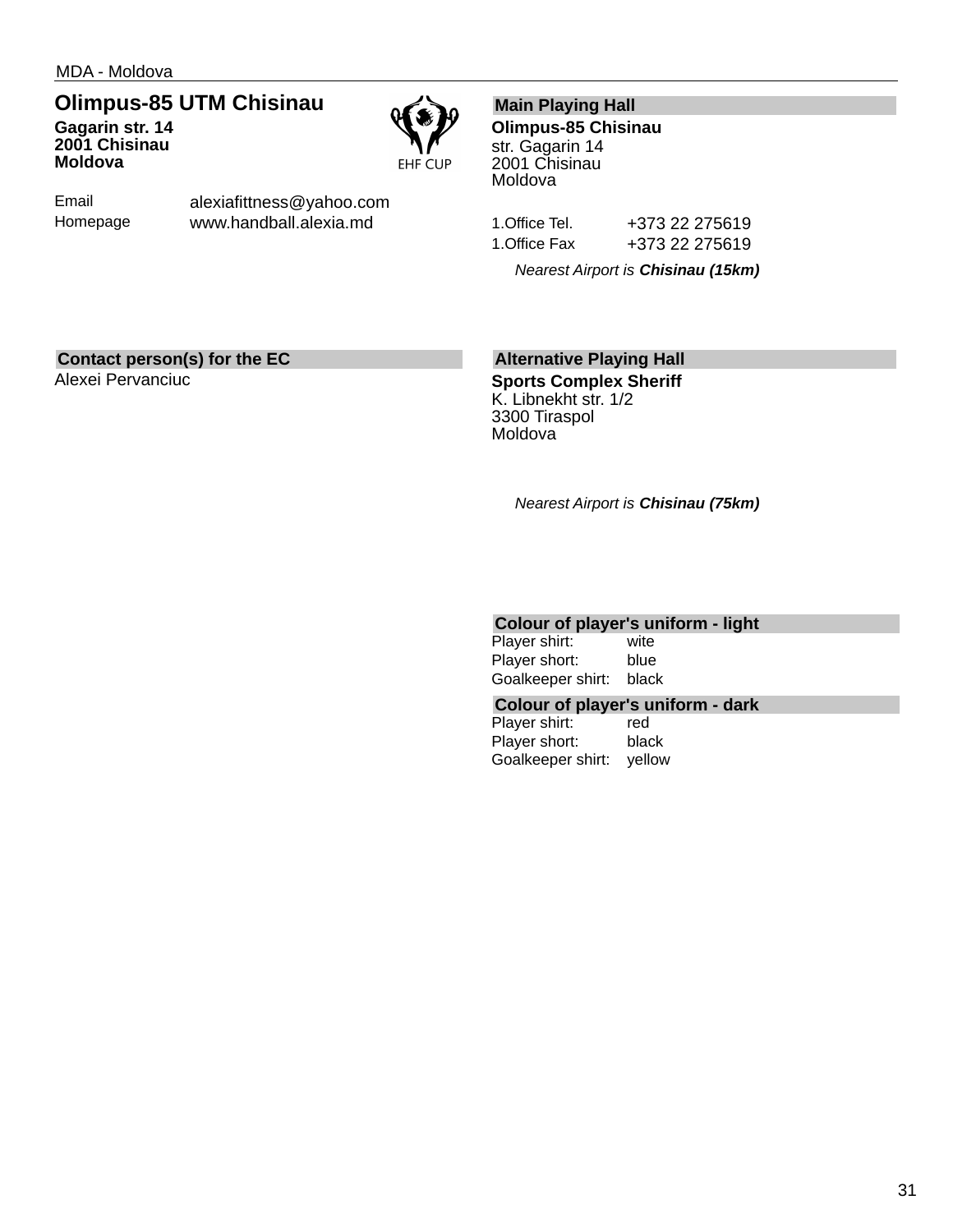### **RK Mladost Bogdanci**

**Marsal Tito No. 78 1484 Bogdanci FYRO Macedonia**



| Tel. - Office  | +389 34 222333             |
|----------------|----------------------------|
| Tel. - Private | +389 70 218444 (mobile)    |
| Fax - Office   | +389 34 221077             |
| Email          | opstina_bogdanci@yahoo.com |

### **Main Playing Hall**

**MLAZ, Bogdanci** Marsal Tito 170 1484 Bogdanci FYRO Macedonia

| 1.Office Tel. | +389 34 221005 |
|---------------|----------------|
| 1.Office Fax  | +389 34 221005 |

*Nearest Airport is Skopje-Alexander the Great (160km)*

### **Contact person(s) for the EC**

Gorge Petrusev

### **Colour of player's uniform - light**

Player shirt: blue Player short: blue Goalkeeper shirt: orange

## **Colour of player's uniform - dark**

Player shirt: Player short: white Goalkeeper shirt: black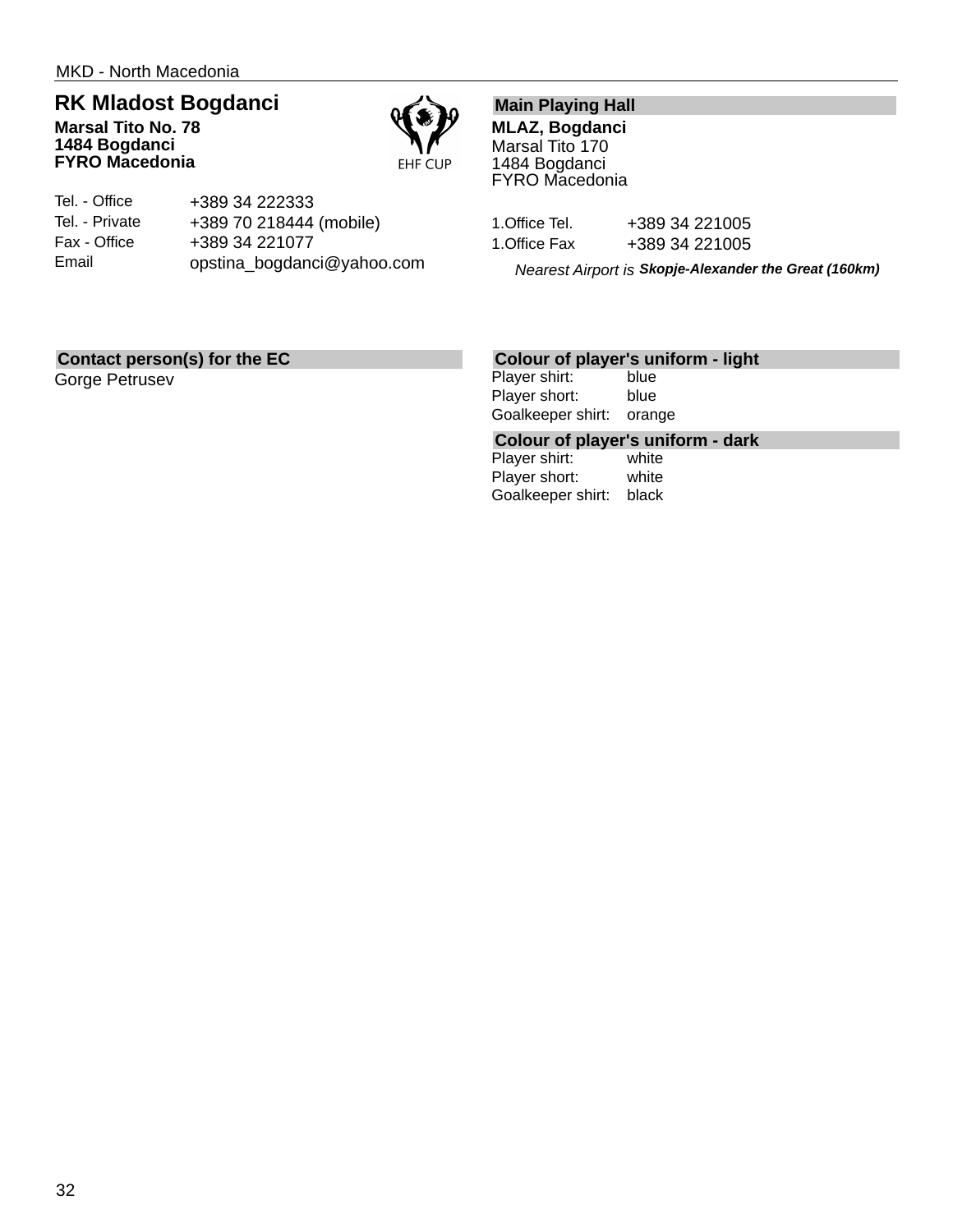NED - Netherlands

## **HV KRAS/Volendam**

**Postbus 79 1130 AB Volendam Netherlands**



| Tel. - Office | +31 6 22774652 (mobile)   |
|---------------|---------------------------|
| Tel. - Office | +31 299 322577            |
| Fax - Office  | +31 299 392014            |
| Email         | j.ooms@handbalvolendam.nl |
| Homepage      | www.handbalvolendam.nl    |

### **Contact person(s) for the EC**

Joost Ooms Email - Standard j.ooms@handbalvolendam.nl

### **Main Playing Hall**

**Sporthal Opperdam** Heideweg 4 1132 DB Volendam **Netherlands** 

1.Office Tel. +31 299 361420 1.Office Fax +31 299 361210 1.e-Mail info@sporthalopperdam.nl Homepage www.sporthalopperdam.nl

*Nearest Airport is Amsterdam/Schipol (39km)*

### **Colour of player's uniform - light**

Player shirt: Orange Player short: Black Goalkeeper shirt: Green

**Colour of player's uniform - dark**

Player shirt: Player short: Black Goalkeeper shirt: Red

#### **Rabobank Emmen & Omstreken Postbus 2021 7801 CA Emmen Netherlands EHF CUP**



| Tel. - Office  | +31 591 392202          |
|----------------|-------------------------|
| Tel. - Office  | +31 6 13178137 (mobile) |
| Tel. - Private | +31 591 632566          |
| Fax - Office   | +31 591 392209          |
| Email          | coos@hecofresh.nl       |

### **Contact person(s) for the EC**

ter Mors Coos

**Main Playing Hall Sporthal Angelslo** Ubbekingecamp 3 7824 EH Emmen **Netherlands** 

1.private Tel. +31 591 624672

*Nearest Airport is Groningen Airport Eelde (50km) Alternative Airport is Amsterdam/Schipol (200km)*

*Alternative Airport is Düsseldorf (205km)*

### **Colour of player's uniform - light**

Player shirt: green Player short: green Goalkeeper shirt: red

### **Colour of player's uniform - dark**

Player shirt: Player short: Goalkeeper shirt: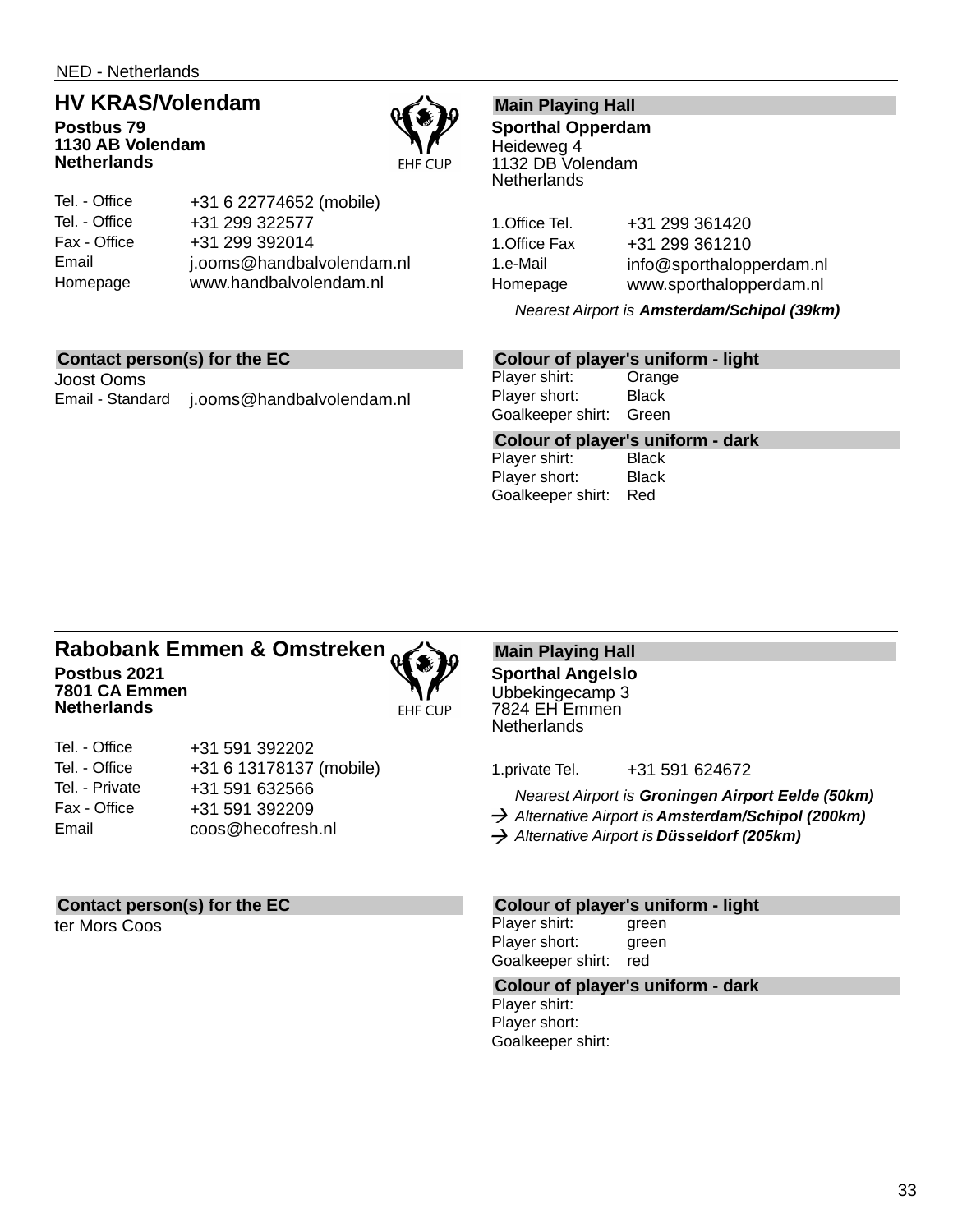NOR - Norway

### **Stord Handball Boks 436 5402 Stord Norway**



| Tel. - Office |
|---------------|
| Email         |
| Homepage      |

+47 534 00990 bjorn@stordhk.no www.stordhk.no

### **Main Playing Hall**

**Stord Sportsenter** Vikahaugane 17 5401 Stord Norway

1. Office Tel. +47 53 402480 1. Office Fax +47 53 402499 1.e-Mail sportsen@online.no

*Nearest Airport is Haugesund (55km)*

### **Contact person(s) for the EC**

Björn Lindgard

### **Colour of player's uniform - light**

Player shirt: white Player short: white Goalkeeper shirt: Yellow or orange

**Colour of player's uniform - dark**

Player shirt: Player short: black Goalkeeper shirt: Yellow or orange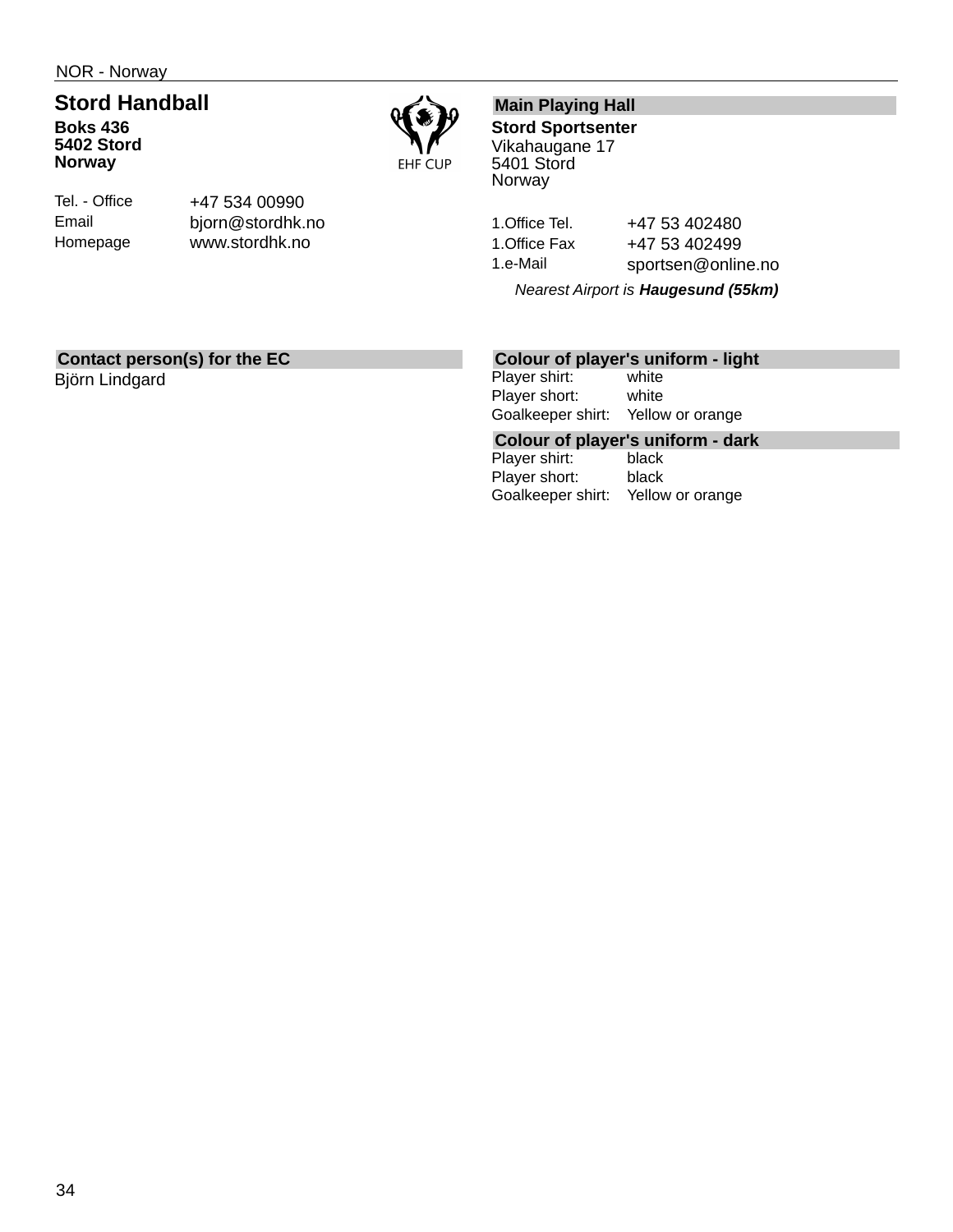POL - Poland

## **SPR CHROBRY Glogow**

**UL Wita Stwosza 1 67-200 Glogow Poland**



| Tel. - Office  | +48 76 8357260            |
|----------------|---------------------------|
| Tel. - Private | +48 603 973056 (mobile)   |
| Fax - Office   | +48 76 8357260            |
| Email          | spr_glogow@poczta.onet.pl |
| Homepage       | www.spr-chrobry.glogow.pl |

### **Contact person(s) for the EC**

Czeslaw Badecki

### **Main Playing Hall**

**Glogowskie Obiekty Sportowe** ul. Wita Stwosza 1 67200 Glogow Poland

1. Office Tel. +48 76 8356139 1. Office Fax +48 76 8356884 1.e-Mail gos@post.pl Homepage www.gos.glogow.pl

*Nearest Airport is Wroclaw (120km)*

## **Colour of player's uniform - light**

Player shirt: Player short: red Goalkeeper shirt: multicolour

## **Colour of player's uniform - dark**

Player shirt: Player short: black Goalkeeper shirt: orange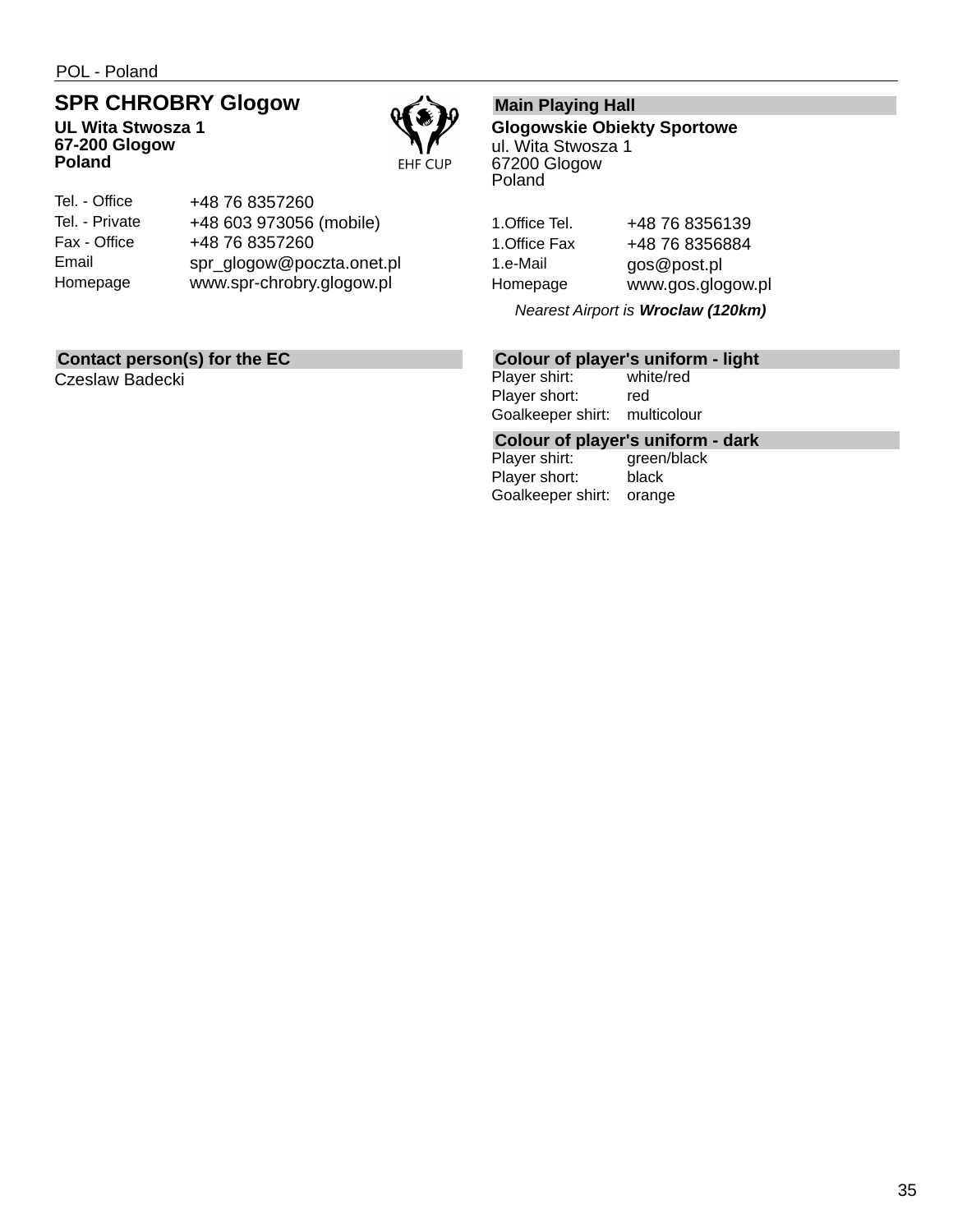POR - Portugal

Tel. - Office Email Homepage

### **ABC de Braga-Andebol SAD**

+351 933 103104 (mobile) geral@abcdebraga.net www.abcdebraga.com

**Pavilhao Flavio sa Leite Apartado 2437/Parque da Ponte 4701-905 Braga Portugal**



**Main Playing Hall Parque de Exposicao de Braga** Av.Dr. Francisco Pires Goncalves 4711-909 Braga Portugal

*Nearest Airport is Francisco Sa Carneiro-Porto (50km)*

### **Contact person(s) for the EC**

Guilherme Freitas

### **Alternative Playing Hall**

**Pavilhao Flavio Sa Leite** Parque da Ponte-Apartado 2437 4701 905 Braga Portugal

|               | Nearest Airport is Francisco Sa Carneiro-Porto (45km) |
|---------------|-------------------------------------------------------|
| 1.Office Fax  | +351 253 611560                                       |
| 1.Office Tel. | +351 253 616444                                       |

### **Colour of player's uniform - light**

Player shirt: yellow Player short: yellow Goalkeeper shirt: Multicolour

#### **Colour of player's uniform - dark**

Player shirt: black Player short: black Goalkeeper shirt: Multicolour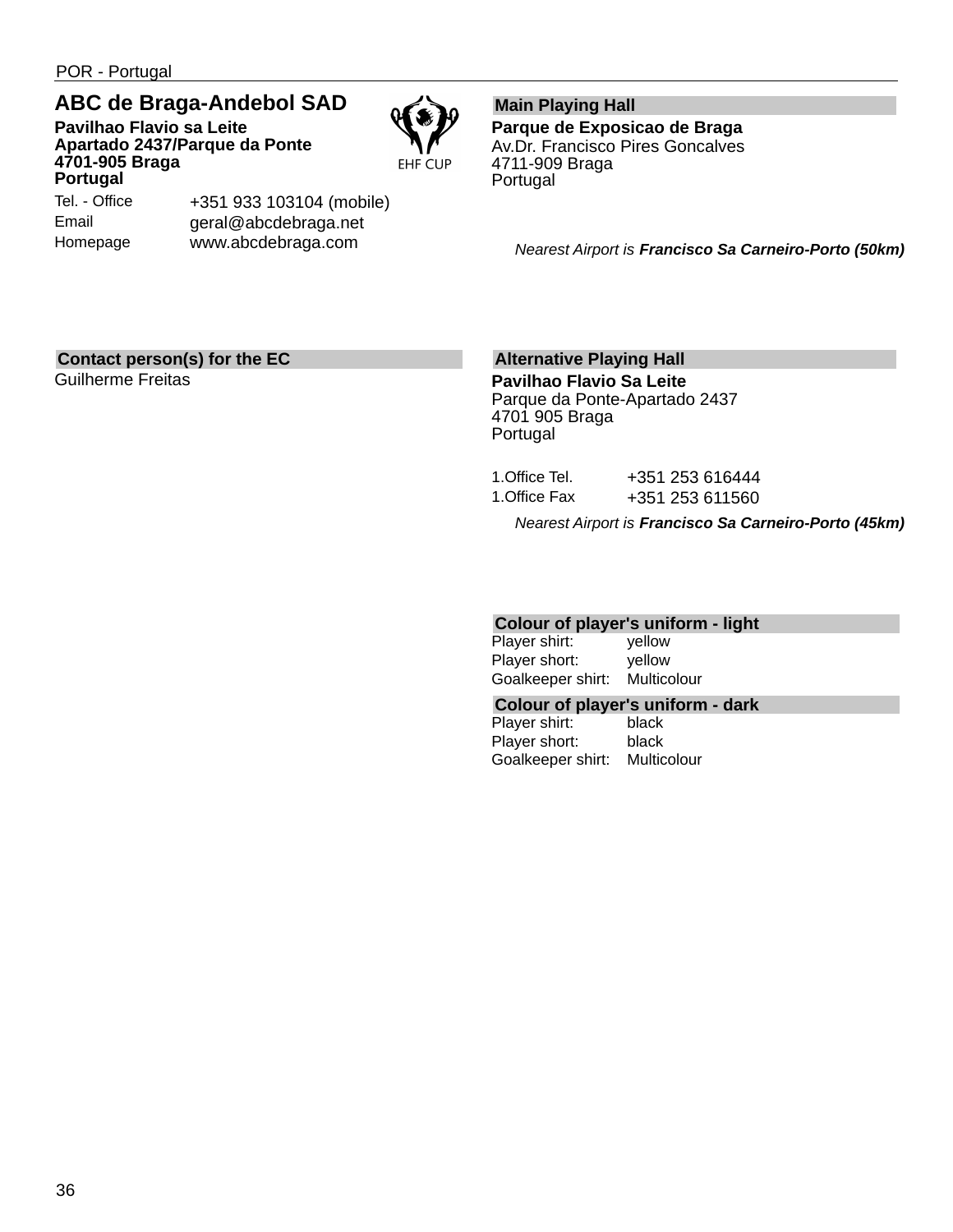POR - Portugal

### **Madeira Andebol SAD**

**Caminho das Broteas, Bloco 9 - C 9020-069 Funchal Portugal**



| Tel. - Office | +351 291 708322                                    |
|---------------|----------------------------------------------------|
| Tel. - Office | +351 965 663441 (mobile)                           |
| Fax - Office  | +351 291 708310                                    |
| Email         | frnologoma@gmail.com                               |
| Homepage      | https://www.facebook.com/Madeira-SAD-201157050551/ |

### **Contact person(s) for the EC**

Frederico Machado Email - Standard frnologoma@gmail.com

### **Main Playing Hall**

**Pavilhao Bartolomeu Perestrelo** Caminho dos Saltos 9050-125 Funchal Portugal

| 1.Office Tel. | +351 291 231211 |
|---------------|-----------------|
| 1.Office Fax  | +351 291 225944 |

*Nearest Airport is Funchal Madeira (15km)*

### **Alternative Playing Hall**

**Pavilhao do Maritimo** Rua do Maritimo, Complex Desport Madeira Portugal

*Nearest Airport is Funchal Madeira (20km)*

### **Colour of player's uniform - light**

| Player shirt:     | vellow |
|-------------------|--------|
| Player short:     | blue   |
| Goalkeeper shirt: | red    |

#### **Colour of player's uniform - dark**

Player shirt: blue Player short: blue Goalkeeper shirt: grey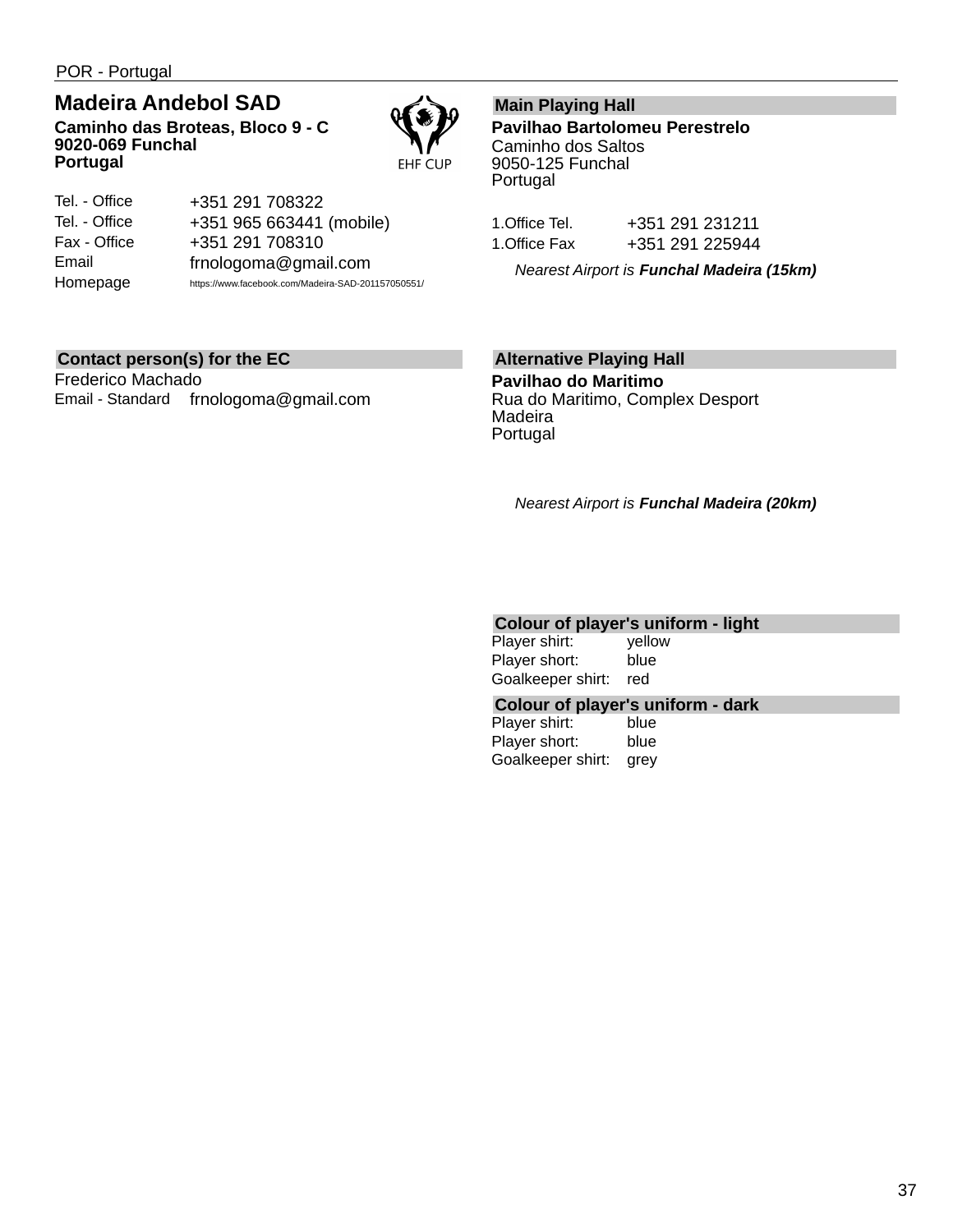### **C.S.A. Steaua Bucuresti Bulevardul Ghencea 35, Sector 6 060701 Bucuresti Romania**



| Tel. - Office  | +40 21 4136007          |
|----------------|-------------------------|
| Tel. - Private | +40 733 106092 (mobile) |
| Fax - Office   | +40 21 4130961          |
| Email          | andrei.cian@gmail.com   |
| Homepage       | www.csasteaua.ro        |
|                |                         |

### **Contact person(s) for the EC**

Andrei Cian

### **Main Playing Hall**

**Concordia Hall Chiajna** Drumul Garii Nr.:1-3,. Chiajna **Bucharest** Romania

1.Office Tel. +0040 021 4361536 1.e-Mail concordia-chiajna@yahoo.rom

*Nearest Airport is Henri Coanda, Bucuresti (25km)*

### **Colour of player's uniform - light**

Player shirt: red Player short: blue Goalkeeper shirt: green or yellow

**Colour of player's uniform - dark** Player shirt: Player short: red Goalkeeper shirt: black

### **Energia Panduri L.Targu-Jiu Street no.7 Constantin Brancusi City Targu-Jiu Romania**



| Tel. - Office | +40 253 223289             |
|---------------|----------------------------|
| Tel. - Office | +40 721 257673 (mobile)    |
| Fax - Office  | +40 253 223289             |
| Email         | energia_lignitul@yahoo.com |
| Homepage      | www.csenergia.ro           |
|               |                            |

### **Main Playing Hall**

**Sports Hall, Targu-Jiu** Street n. 7 "Constantin Brancusi Targu-Jiu Romania

1. Office Tel. +40 253 213924

*Nearest Airport is Henri Coanda, Bucuresti (320km)*

### **Contact person(s) for the EC**

Badescu Aristide Alin

#### **Colour of player's uniform - light**

Player shirt: white Player short: black Goalkeeper shirt: yellow

## **Colour of player's uniform - dark**

Player shirt: Player short: black Goalkeeper shirt: green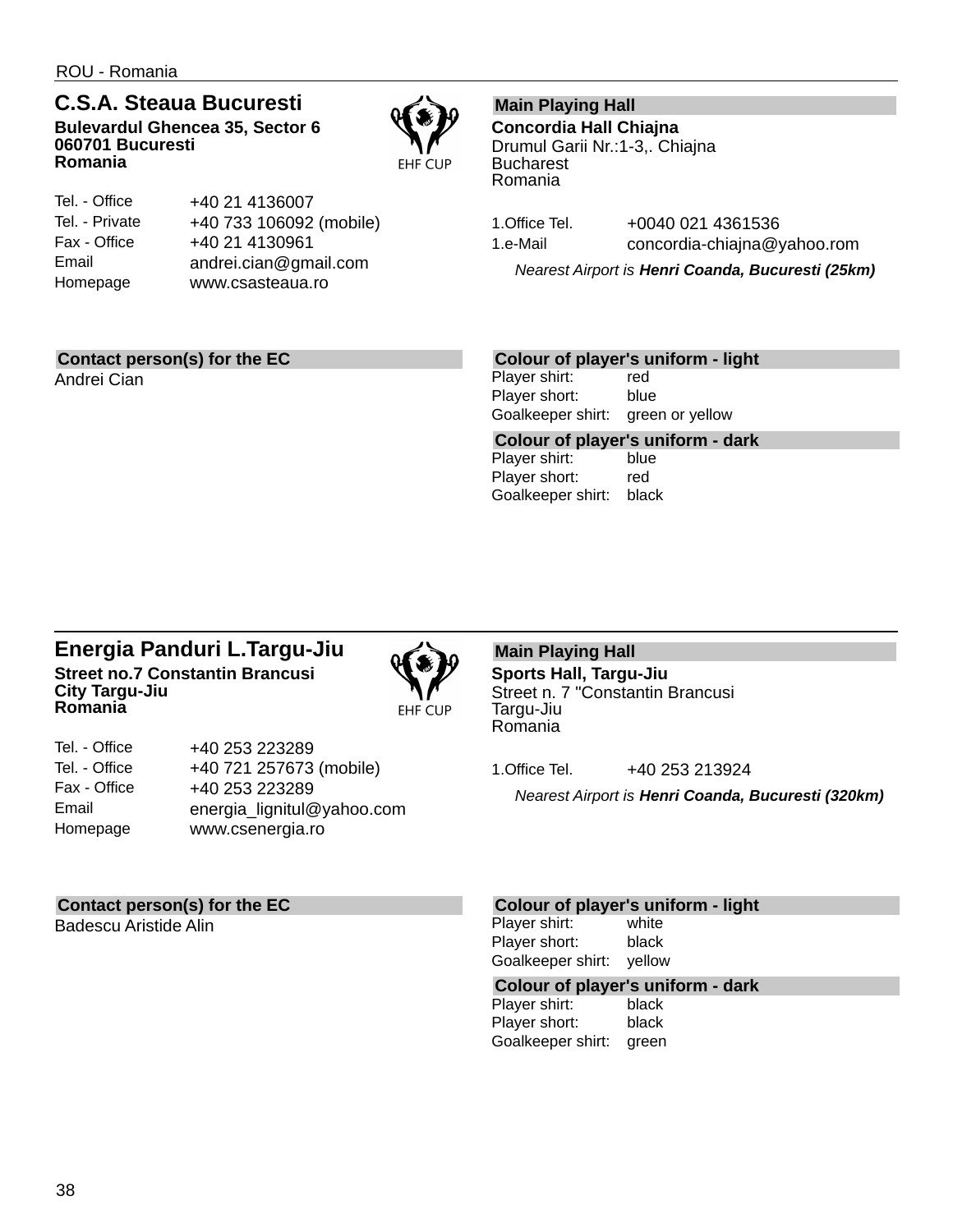RUS - Russia

## **HC Lukoil-Dinamo Astrakhan**

**Dvorets Sporta Dvorets Sporta, ul. Pobedy 55 414040 Astrakhan Russia**



#### Tel. - Office Tel. - Private Fax - Office Email Homepage +7 8512 547948 +7 905 4804365 (mobile) +7 8512 547948 zkastrakhan@gmail.com http://zarya-kaspiya.ru

### **Main Playing Hall**

**Sportcomplex "Zvezdniy"** N. Ostroskogo 147 414022 Astrakhan Russia

1. Office Tel. +7 8512 547948 1.e-Mail astrakhanhandball@gmail.com

*Nearest Airport is Astrakhan (10km)*

### **Contact person(s) for the EC**

Oleg Maslakov Tel. - Private +79054804365 (mobile)

### **Colour of player's uniform - light**

Player shirt: red Player short: red Goalkeeper shirt: yellow

## **Colour of player's uniform - dark**

Player shirt: Player short: dark blue Goalkeeper shirt: orange

Andrei Sidorenko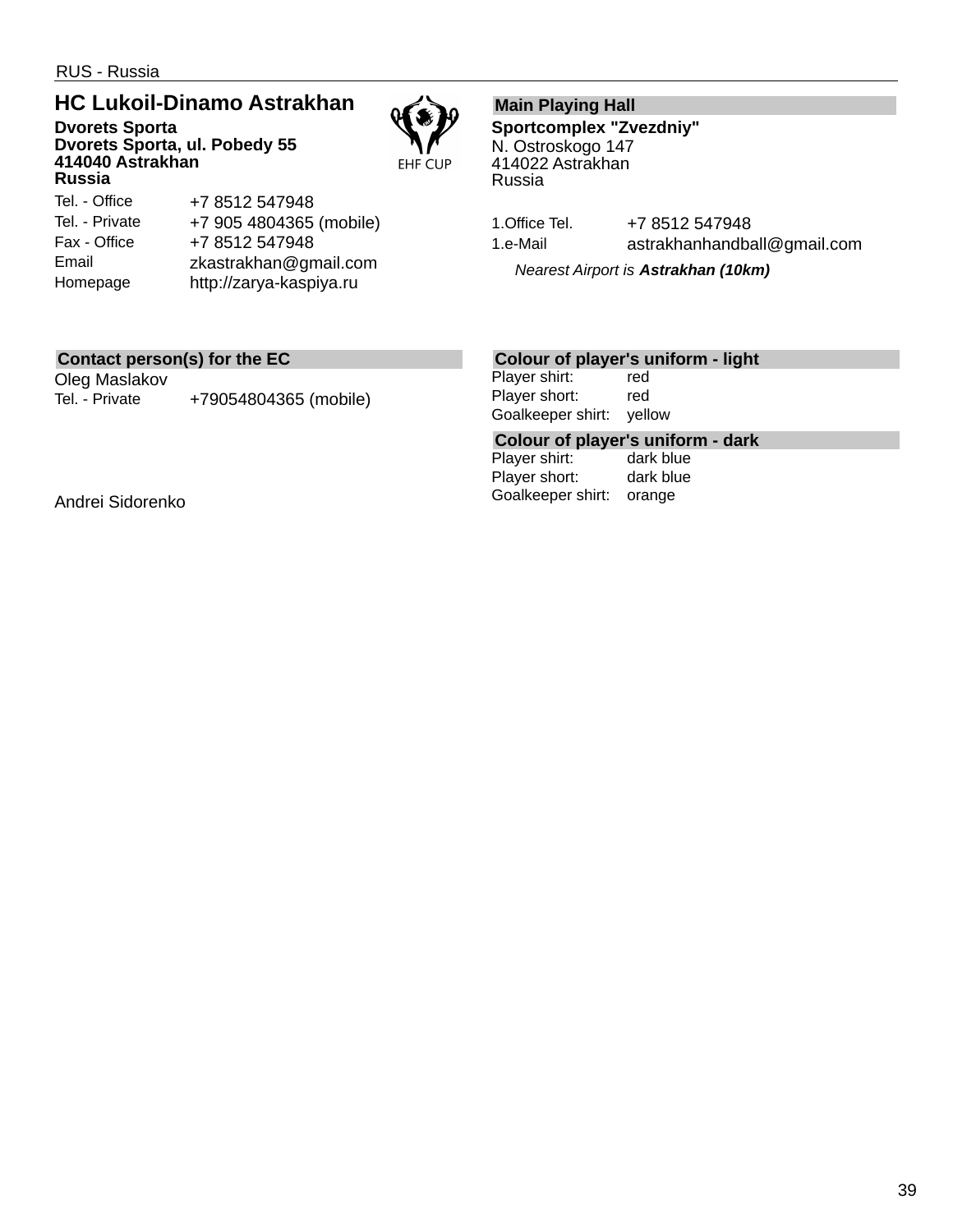### **RK Prevent Slovenj Gradec**

**Pohorska 6a 2380 Slovenj Gradec Slovenia**



| Tel. - Office  | +386 288 45772          |
|----------------|-------------------------|
| Tel. - Private | +386 51 358561          |
| Tel. - Private | +386 41 610498 (mobile) |
| Fax - Office   | +386 288 38506          |
| Email          | rk.prevent@netsi.net    |
| Homepage       | www.rokometniklub-sg.si |
|                |                         |

### **Contact person(s) for the EC**

Avgust Potusek

### **Main Playing Hall**

**Sportna Hala Slovenj Gradec** Kopaliska 27 2380 Slovenj Gradec Slovenia

| 1.Office Tel. | +386 288 38180           |
|---------------|--------------------------|
| 1.Office Fax  | +386 288 38181           |
| 1.e-Mail      | sportnazvezasg@netsi.net |

*Nearest Airport is Brnik-Ljubljana (110km)*

### **Colour of player's uniform - light**

Player shirt: white Player short: white Goalkeeper shirt: yellow

**Colour of player's uniform - dark** Player shirt: Player short: Goalkeeper shirt: blue

### **RK TRIMO Trebnje Prijateljeva cesta 12, p.p. 68 8210 Trebnje Slovenia**



| Tel. - Office  | +386 7 3466450          |
|----------------|-------------------------|
| Tel. - Private | +386 31 369356 (mobile) |
| Email          | toni@rktrimotrebnje.si  |
| Homepage       | www.rktrimotrebnje.si   |

### **Contact person(s) for the EC**

Anton Janc

**Main Playing Hall Hala Tivoli, Ljubljana** Celovska cesta 25 1 000 Ljubljana **Slovenia** 

| 1. Office Tel. | +386 1 4315155                |
|----------------|-------------------------------|
| 1.Office Fax   | +386 123 16861                |
| 1.e-Mail       | justina.gosak@zavod-tivoli.si |
| Homepage       | www.zavod-tivoli.si           |

*Nearest Airport is Brnik-Ljubljana (25km)*

### **Colour of player's uniform - light**

Player shirt: white Player short: black Goalkeeper shirt: red

## **Colour of player's uniform - dark**

Player shirt: Player short: black Goalkeeper shirt: yellow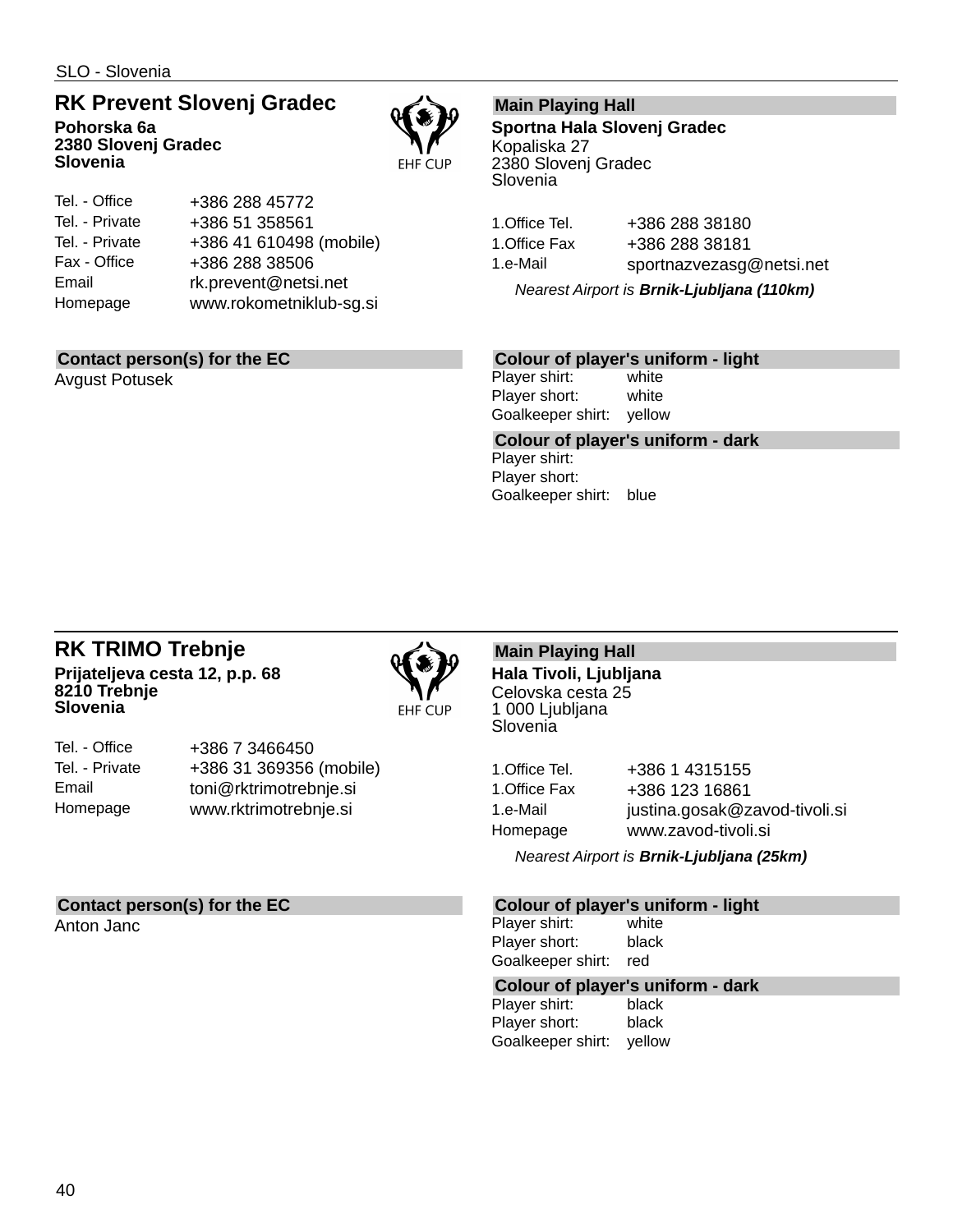### **Jugopetrol Zeleznicar Nis Zetska 6 A 18 000 Nis Serbia**



Email Homepage rk.zeleznicar.nis@gmail.com www.rkzeleznicar-nis.com

### **Main Playing Hall**

**Sport Hall "Cair"** 9. Brigade 10 18000 Nis **Serbia** 

| 1.Office Tel. | +381 18 511972   |
|---------------|------------------|
| 1.Office Fax  | +381 18 511973   |
| 1.e-Mail      | office@sccair.rs |
| Homepage      | www.sccair.rs    |
|               |                  |

*Nearest Airport is Nis (8km) Alternative Airport is Nikola Tesla, Belgrad (250km)*

### **Contact person(s) for the EC**

Ljubomir Pavlovic

### **Colour of player's uniform - light**

Player shirt: yellow Player short: yellow Goalkeeper shirt: light red

## **Colour of player's uniform - dark**

Player shirt: Player short: blue Goalkeeper shirt: black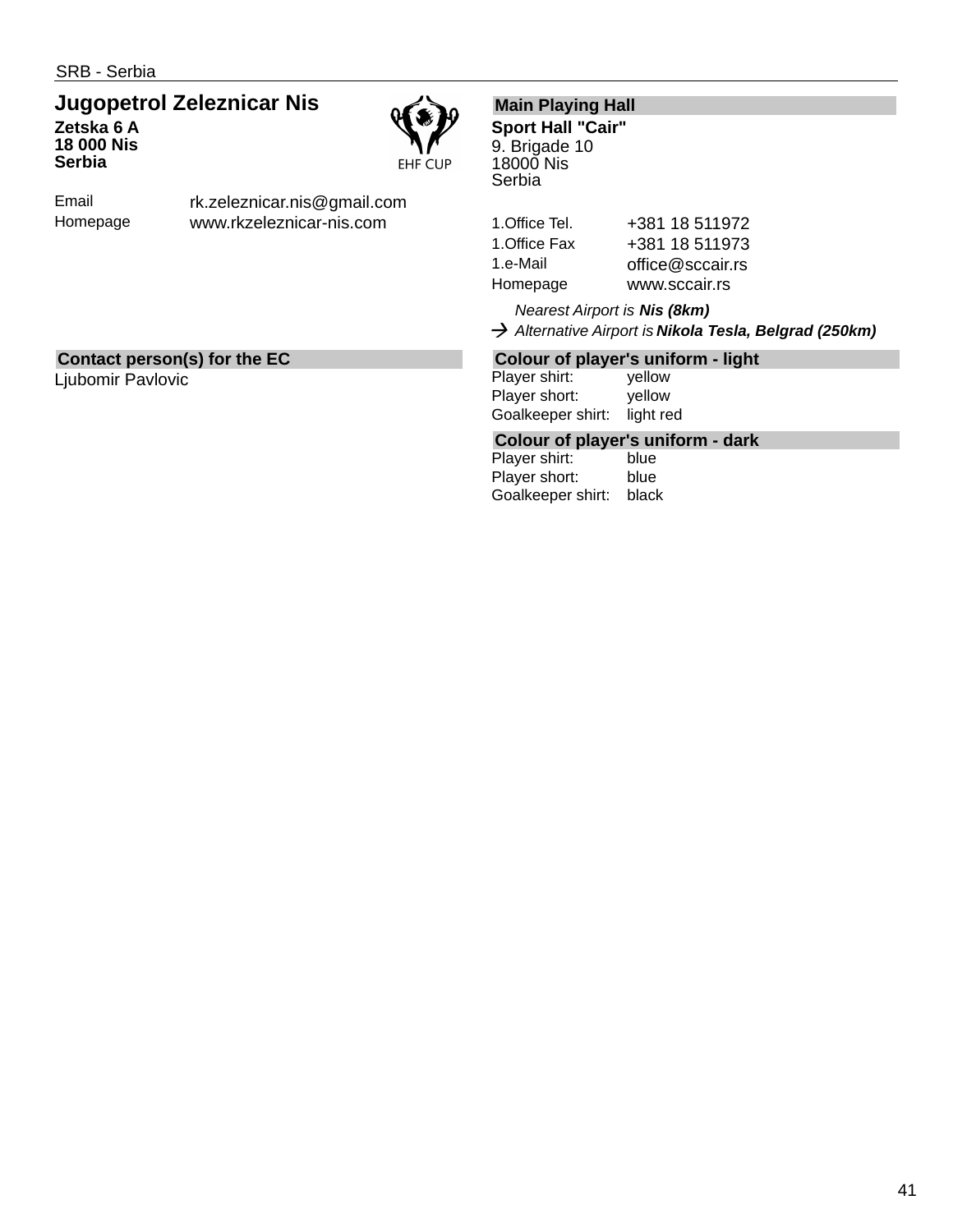SUI - Switzerland

**Switzerland**

### **Grasshopper - Club Zürich Hottingerstraße 12 8032 Zürich**



| Tel. - Office  | +41 44 7413030           |
|----------------|--------------------------|
| Tel. - Private | +41 79 2717902 (mobile)  |
| Fax - Office   | +41 44 7413374           |
| Email          | t.rohner@unitedschool.ch |
| Homepage       | www.gc-handball.ch       |
|                |                          |

### **Contact person(s) for the EC**

Tobias Rohner

### **Main Playing Hall**

**Saalsporthalle Zürich** Giesshübelstrasse 41 8045 Zuerich **Switzerland** 

| 1.Office Tel.<br>+41 44 4687700 |                                |
|---------------------------------|--------------------------------|
| 1. Office Fax<br>+41 44 4687710 |                                |
| 1.e-Mail                        | lutz.saalsporthalle@bluewin.ch |

*Nearest Airport is Zürich - Kloten (20km)*

# **Colour of player's uniform - light**

Player shirt: Player short: white Goalkeeper shirt: green/orange

**Colour of player's uniform - dark** Player shirt: Player short: Goalkeeper shirt: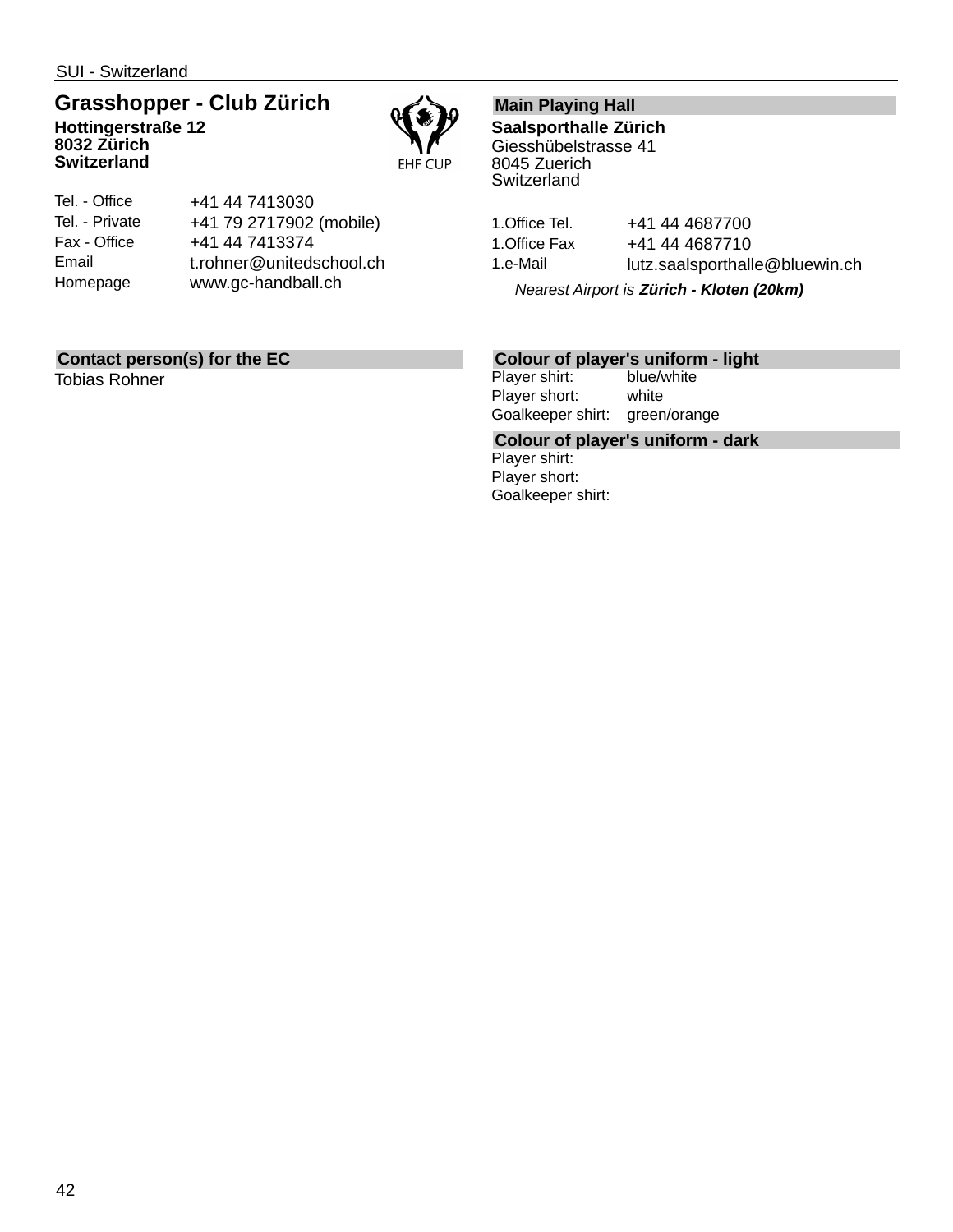SVK - Slovakia

### **Tatran Presov Holleho 3 080 01 Presov Slovakia**



Tel. - Office Fax - Office Email Homepage +421 948 196385 +421 51 7732056 (mobile) manager@tatranpresov.sk www.tatranpresov.sk

### **Main Playing Hall**

**Tatran Handball Arena** Jana Pavla II 2 08001 Presov Slovakia

1. Office Tel. +421 51 7495257 1.e-Mail manager@tatranpresov.sk Homepage www.tatranpresov.sk/hala

*Nearest Airport is Kosice (48km)*

### **Contact person(s) for the EC**

Miroslav Benicky Tel. - Office +421 948 196385 (mobile)

### **Colour of player's uniform - light**

Player shirt: white Player short: white Goalkeeper shirt: green

**Colour of player's uniform - dark**

Player shirt: Player short: green Goalkeeper shirt: black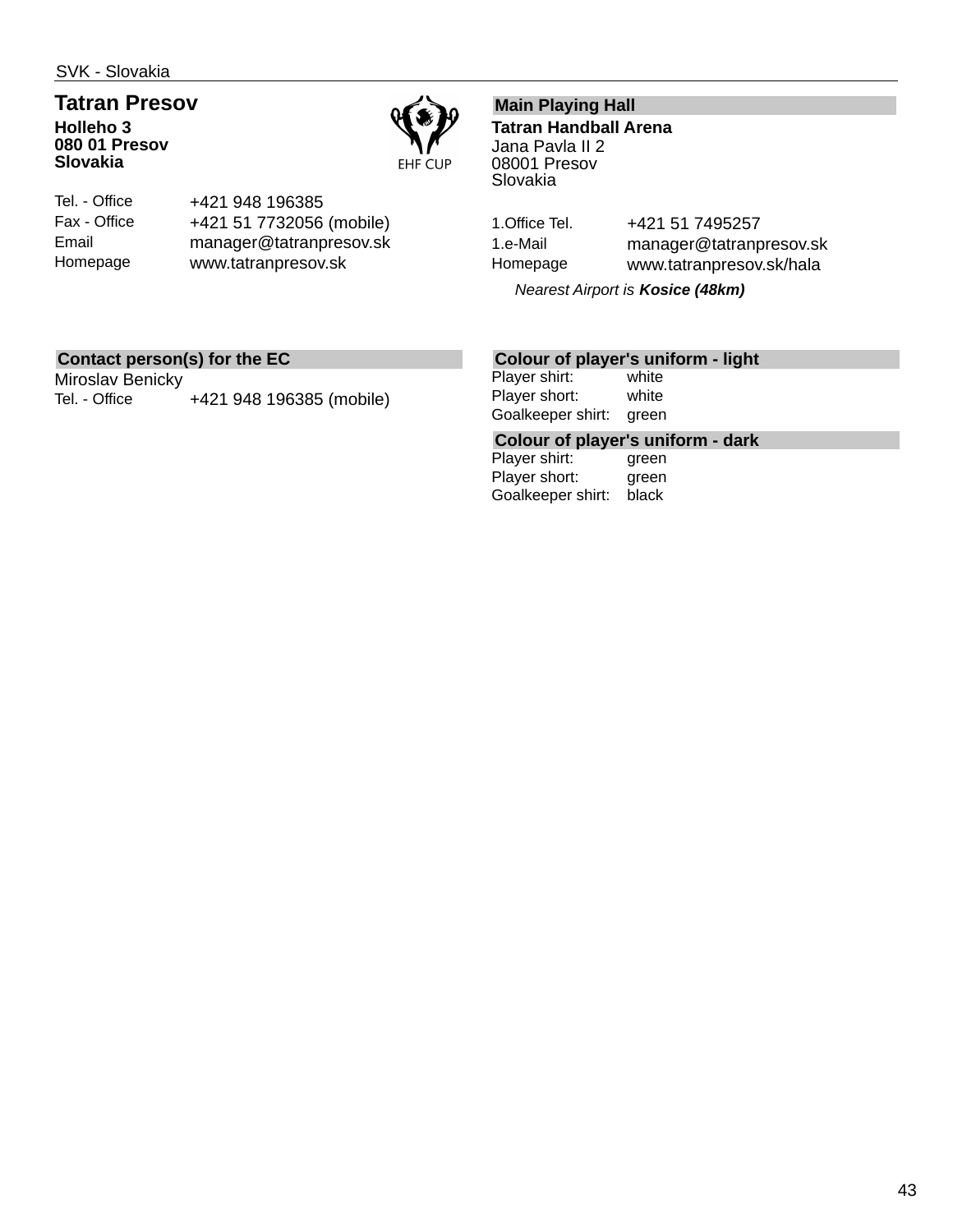SWE - Sweden

### **IK Sävehof**

Tel. - Office Email Homepage



## **Main Playing Hall**

**Partille Arena** Arenatorget 2 43338 Partille Sweden

*Nearest Airport is Landvetter Gothenburg (25km)*

### **Contact person(s) for the EC**

Stefan Albrechtson Email - Standard stefan@savehof.se

+46 701 477370 (mobile) stefan@savehof.se www.savehof.se

Frederik Sahlin

### **Colour of player's uniform - light**

Player shirt: yellow Player short: black Goalkeeper shirt: Blue

## **Colour of player's uniform - dark**

Player shirt: Player short: black Goalkeeper shirt: White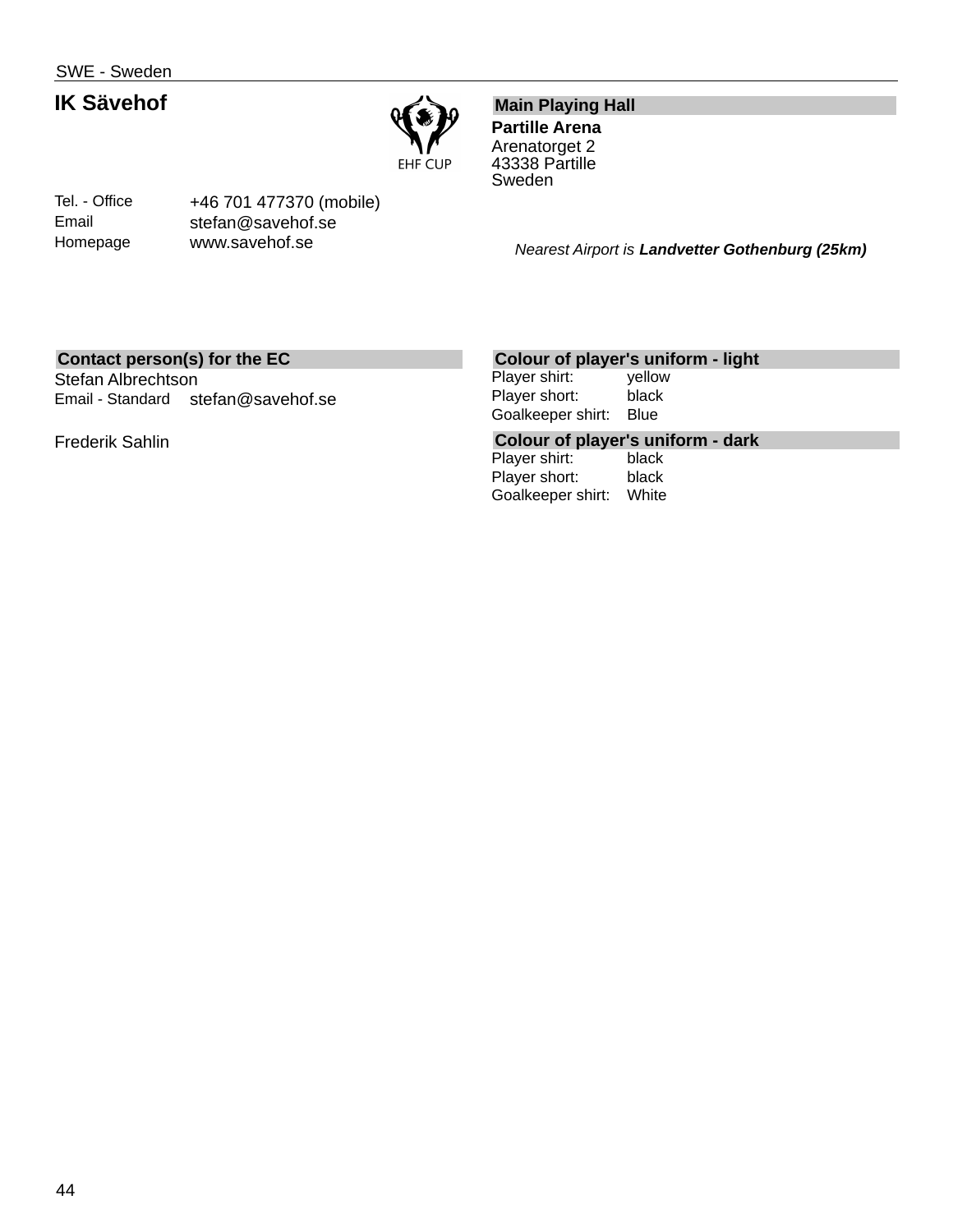TUR - Türkiye

# **Cankaya Bel. Ankara**

**Huzur Mah. 1 CD 48 SK NO 3/1 Ovecler/Ankara Turkey**



Tel. - Office Fax - Office Email +90 312 4726330 +90 312 4726331 cankayaspor@gmail.com

### **Main Playing Hall**

**Ahmet Taner Kislali-Balgat/Ankara** Türkocagi Caddesi no. 5 Balgat/Ankara **Turkey** 

1.Office Tel. +90 312 2848067 1.Office Fax +90 312 2842413

*Nearest Airport is Ankara Esenboga (35km)*

### **Contact person(s) for the EC**

Cenk Kaptan

### **Colour of player's uniform - light**

Player shirt: green Player short: green Goalkeeper shirt: yellow

**Colour of player's uniform - dark** Player shirt: Player short: white Goalkeeper shirt: blue

### **Milli Piyango SK Büyükesat Mah. Koza Cad. No:34 06700 Çankaya - Ankara Turkey**



Tel. - Office Tel. - Private Email +90 312 4082033 +90 531 6785019 (mobile) burakkaan.yasar@sportotosk.org.tr

#### **Main Playing Hall THF Spor Complex** Yildizevler Hilal Mah., Holanda 06550 Cankaya/Ankara **Turkey**

*Nearest Airport is Ankara Esenboga (40km)*

### **Contact person(s) for the EC**

Burak Kaan Yasar

### **Colour of player's uniform - light**

Player shirt: red Player short: black Goalkeeper shirt: green/orange/blue

## **Colour of player's uniform - dark**

Player shirt: Player short: black Goalkeeper shirt: black